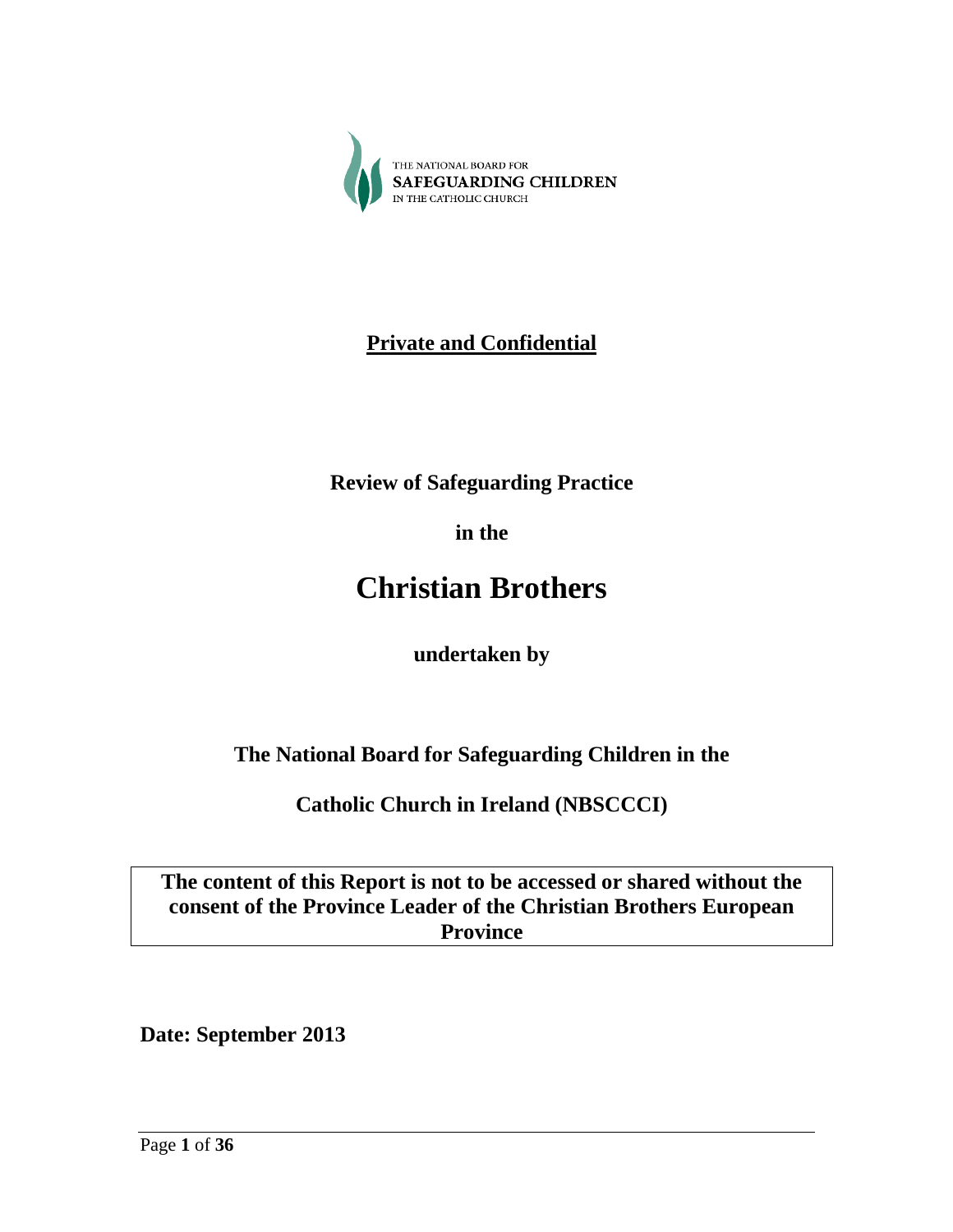## **CONTENTS**

| <b>Background</b>                            | Page 3  |
|----------------------------------------------|---------|
| <b>Standard 1</b>                            |         |
| A written policy on keeping children safe    | Page 8  |
| <b>Standard 2</b>                            |         |
| Management of allegations                    | Page 10 |
| <b>Standard 3</b>                            |         |
| Preventing Harm to Children                  | Page 18 |
| <b>Standard 4</b>                            |         |
| Training and Education                       | Page 21 |
| <b>Standard 5</b>                            |         |
| Communicating the Church's                   |         |
| <b>Safeguarding Message</b>                  | Page 23 |
| <b>Standard 6</b>                            |         |
| <b>Access to Advice and Support</b>          | Page 25 |
| <b>Standard 7</b>                            |         |
| <b>Implementing and Monitoring Standards</b> | Page 29 |
|                                              |         |
| <b>Recommendations</b>                       | Page 32 |
| <b>Terms of Reference</b>                    |         |
|                                              | Page 34 |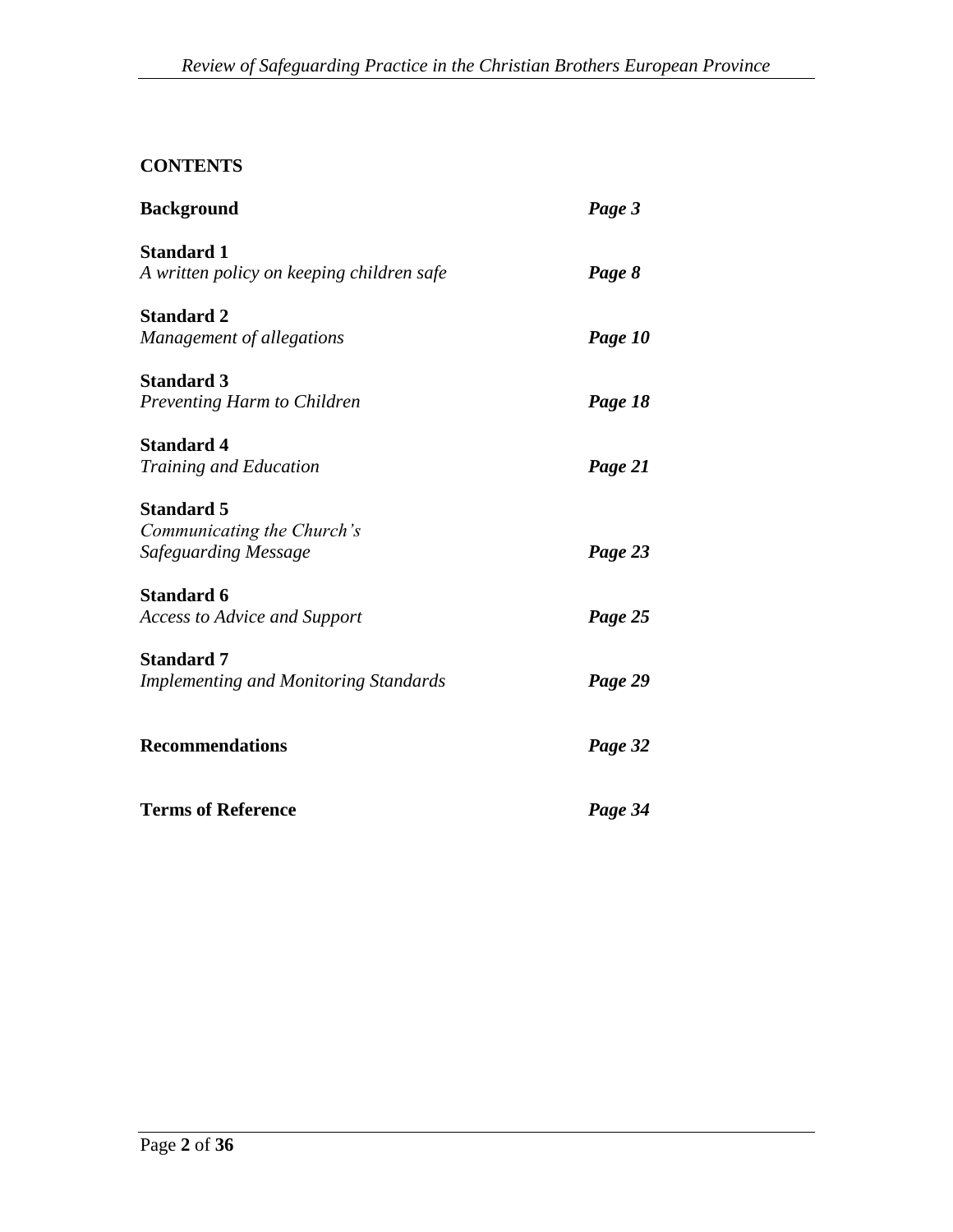#### **Background**

The National Board for Safeguarding Children in the Catholic Church in Ireland (NBSCCCI) was asked by the Sponsoring Bodies, namely the Irish Episcopal Conference, the Conference of Religious of Ireland and the Irish Missionary Union, to undertake a comprehensive review of safeguarding practice within and across all the Church authorities on the island of Ireland. The purpose of the review is to confirm that current safeguarding practice complies with the standards set down within the guidance issued by the Sponsoring Bodies in February 2009, *Safeguarding Children: Standards and Guidance Document for the Catholic Church in Ireland* and that all known allegations and concerns had been appropriately dealt with. To achieve this task, safeguarding practice in each Church authority is to be reviewed through an examination of case records and through interviews with key personnel involved both within and external to a diocese or other authority. As part of its stated commitment to best practice in safeguarding children, the European Province ['the Province'] of the Christian Brothers requested the NBSCCCI to undertake a compliance audit of the Province's activities and operations.

This report entitled The *Review of Safeguarding Practice within the Christian Brothers* details the findings of that compliance audit. It is based upon the case material made available to the reviewers by the Christian Brothers, along with interviews with selected key personnel who contribute to safeguarding within the Province. The records relating to allegations of child abuse held by the Christian Brothers contain significant information presented to the Redress Board and the Commission to Inquire into Child Abuse (Ryan Commission). Both the Christian Brothers and NBSCCCI sought legal advice about accessing that information as part of this review. The advice was clear in stating that the legislation that underpinned both the Redress Board and the Commission to Inquire into Child Abuse prohibits the disclosure of any information outside of those processes.

The Christian Brothers is an international Religious Congregation, that has five Provinces; the African Province, the Americas Province, the Indian Province, the Oceania Province and the European Province. The European Province was brought into being in May 2007 when the two existing Irish Provinces, St. Helen's (South) and St. Mary's (North) amalgamated with the Christian Brothers St. Mary's English Province. The European Province has its headquarters in Marino, Dublin 9, where its six-man Leadership Team, including the Province Leader, Brother Kevin Mullan, is located.

The findings of the review have been shared with a reference group<sup>1</sup> before being submitted to the Province Leader of the Christian Brothers European Province, along with any recommendations arising from the findings.

 $\overline{a}$ 

<sup>&</sup>lt;sup>1</sup> See TORs for details of Reference group, established by NBSCCCI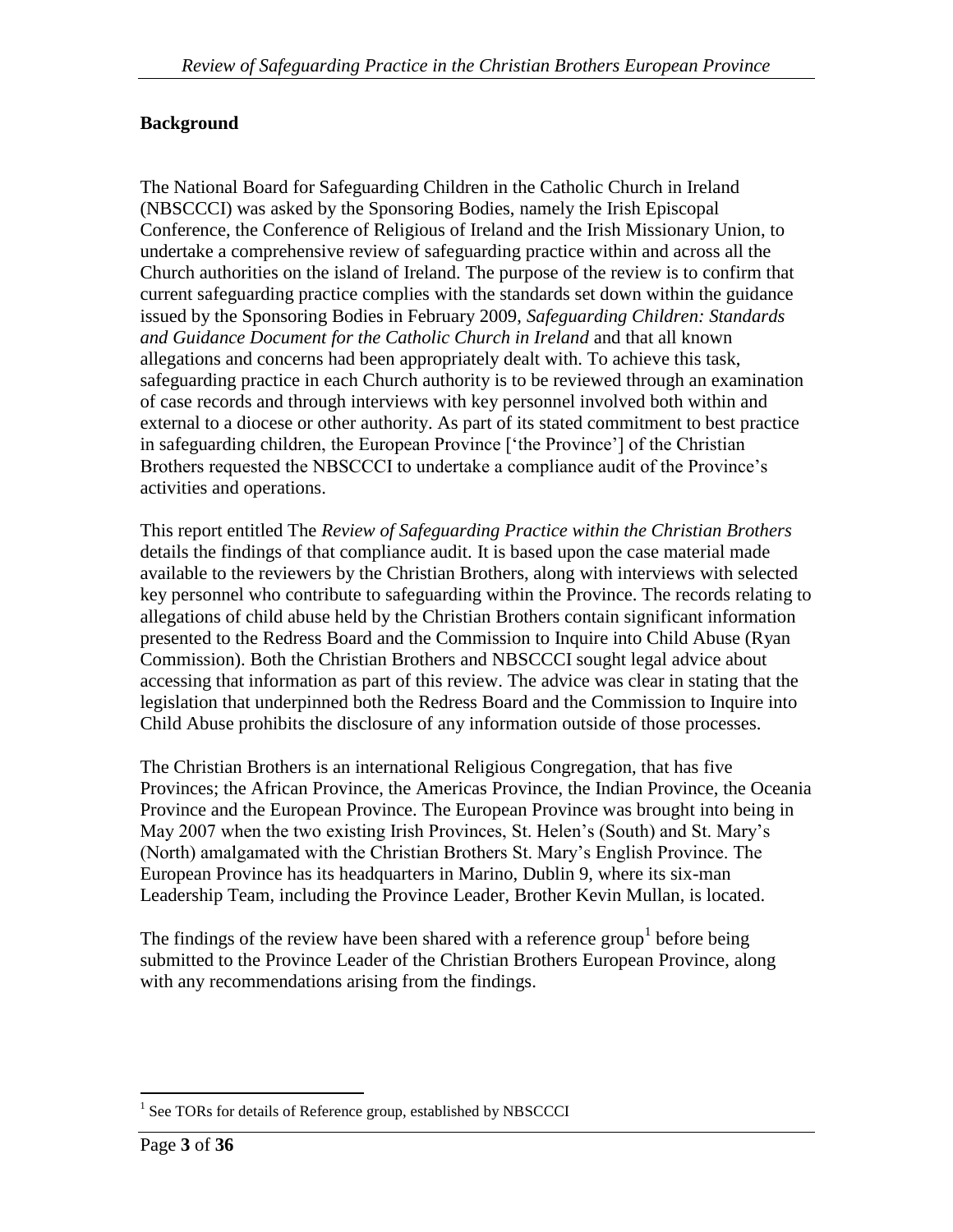#### **Introduction**

In the introduction to their *Safeguarding Children and Vulnerable Adults Policy and Procedures (2013)*, the Province makes reference to the key formative objectives of the Christian Brothers - founded in 1802 by Edmund Rice - of providing free education for the poor, through living spiritual and communal lives. The document reaffirms the role of the Christian Brothers in responding to the needs of today's vulnerable people in society. It states clearly the organisation's commitment to the protection of children and to creating safe environments in all of its communities. It registers abhorrence at the sexual abuse of minors and aspires to reach out to victims/survivors. It recognizes the Province's accountability before the law and asserts its ethical foundations of integrity and authenticity.

In reaching this point in its development as a safe organisation to work with children and young people, the safeguarding practices of the Province of the Christian Brothers have evolved considerably. Changes reflect, in part, the dramatic transformation occurring in Irish society over the past fifty years such as a reduced requirement to supplement State education and welfare services, the decline in the influence of religious organizations and heightened awareness of the need to safeguard children. They also reflect a declining and aging congregation. These changes have culminated in a major strategic shift whereby the Province provides no more than a residual service to children and young people at present. The historical evidence makes it clear that a substantial safeguarding deficit existed within the Province prior to the early 1990s. This audit has been commissioned by the Christian Brothers to ensure that any deficits in basic safeguarding awareness, ethos and regulation have been adequately addressed. The years 1995 – 2008 marked a period of acute and fundamental change for the Province evidenced by a dramatic rise in complaints, against deceased, former and living Brothers relating to abuse having taken place in the 1960's,70's,80's and 90's; a surge of litigation; public inquiries and adverse media and public comment. These factors, together with increasing awareness and acceptance by the Province of prior shortcomings, resulted in much improved standards of practice, a task made all the more challenging by the weight of litigation. The challenge facing the Province was how best to balance the demands of structured legal processes and litigation whilst maintaining the progress towards more effective safeguarding which has been evident in practice since 2008.

The reviewers were informed that the Christian Brothers' membership in Ireland now stands at some 267 Brothers, with an average age of 74 years. There are no new Brothers in formation and the Province's historical base in Ireland has reduced substantially. But the Christian Brothers is a world-wide congregation, with a presence in 26 countries, in all of the inhabited continents. Its declining numbers and aging population has seen a shift in its strategic focus from Ireland, to working with poor and marginalized communities throughout the developing world.

The influence of the Christian Brothers in the last century in Ireland, in the analysis of the Commission to Inquire into Child Abuse, was as a *powerful and dominant organisation…… responsible for providing primary and post primary education for the majority of Catholic boys in the country* (Commission to Inquire into Child Abuse 6.13).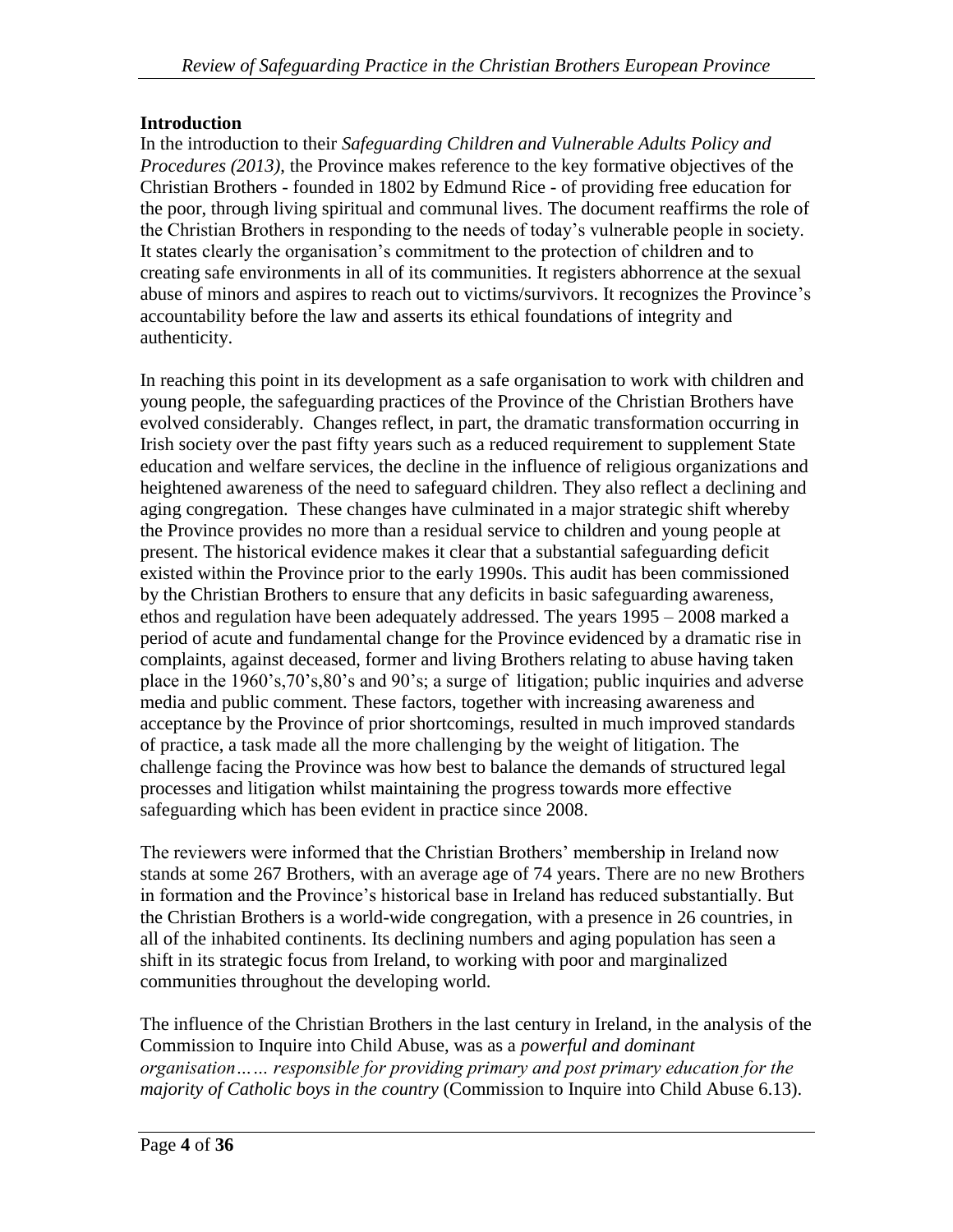The greatest involvement of the Brothers was in non-residential education, with only a relative minority involved in the industrial schools. The reviewers have noted that the extent to which education systems in both parts of Ireland are recognized as economic drivers today is in no small way related to values inculcated over generations through the work of religious congregations – with a prominent role played by the Christian Brothers. The Province reached its apex in Ireland in the early 1960s when it had a membership of some 1,300 Brothers. Drawing on interviews with senior members of the Province and on the Report by the Commission to Inquire into Child Abuse, the reviewers have a sense of an organisation which displayed an over-riding ethos of strictness and chastisement and which was male in character. Its understanding of the needs of children and young people was largely framed by focus on compliance with rules and on basic educational outcomes. In common with many other religious and State run organisations during this period, little attention was paid to risk assessment, suitability, training and support for those who had to work, especially in residential settings, with very vulnerable and often complex children and young people, some of whom had already suffered abuse. This occurred despite the fact that working with the marginalised poor was a core part of the Provinces' mission. Although centrally organized, there were weaknesses in the management/ control system (Commission to Inquire into Child Abuse 6.62) and there was no concept of a complaints or a safeguarding policy or of listening to the experiences of children or young people. It is also important to note that the work of the Christian Brothers did not exist in isolation in Irish society on both sides of the border and that it was for many years supported and regulated by government and civil society.

The Christian Brothers point out that the number of child sexual abuse complaints received by the Province prior to the 1990s was relatively small. The broadcasting of two documentaries on Irish television (*Dear Daughter* in 1996 and *States of Fear* in 1998), led to a new emphasis on the experience of victims of abuse at the hands of religious congregations. There were profound societal changes taking place at this time, especially relating to the role of the Catholic Church and its institutions. A public apology was made by the Christian Brothers in 1998 and they encouraged former residents of industrial schools and former pupils to come forward with any complaints that they might have. The government in the Republic of Ireland, after making its own apology to victims, established the Commission to Inquire into Child Abuse in 1999 because of the numbers of complaints and public disquiet about institutional child abuse. This was followed some two years later by the establishment of the Residential Institutions Redress Board.

The reviewers were advised that the Christian Brothers took a number of initiatives at different stages as the crisis unfolded throughout the 1990s and early 2000s. In 1993 the Province published a child protection handbook. They then collaborated with the establishment of a helpline to receive complaints and contributed financially to the counselling service *Faoiseamh*. After the apology, they developed a strategy for receiving and documenting complaints, as well as a support service for respondent Brothers and an education strategy for safeguarding. They set up an advisory committee, a complaints process, *Westcourt Services*, a pastoral care services committee and a complaints support group. (Details of these services are provided later in this report) Senior members of the Christian Brothers have described to the reviewers how they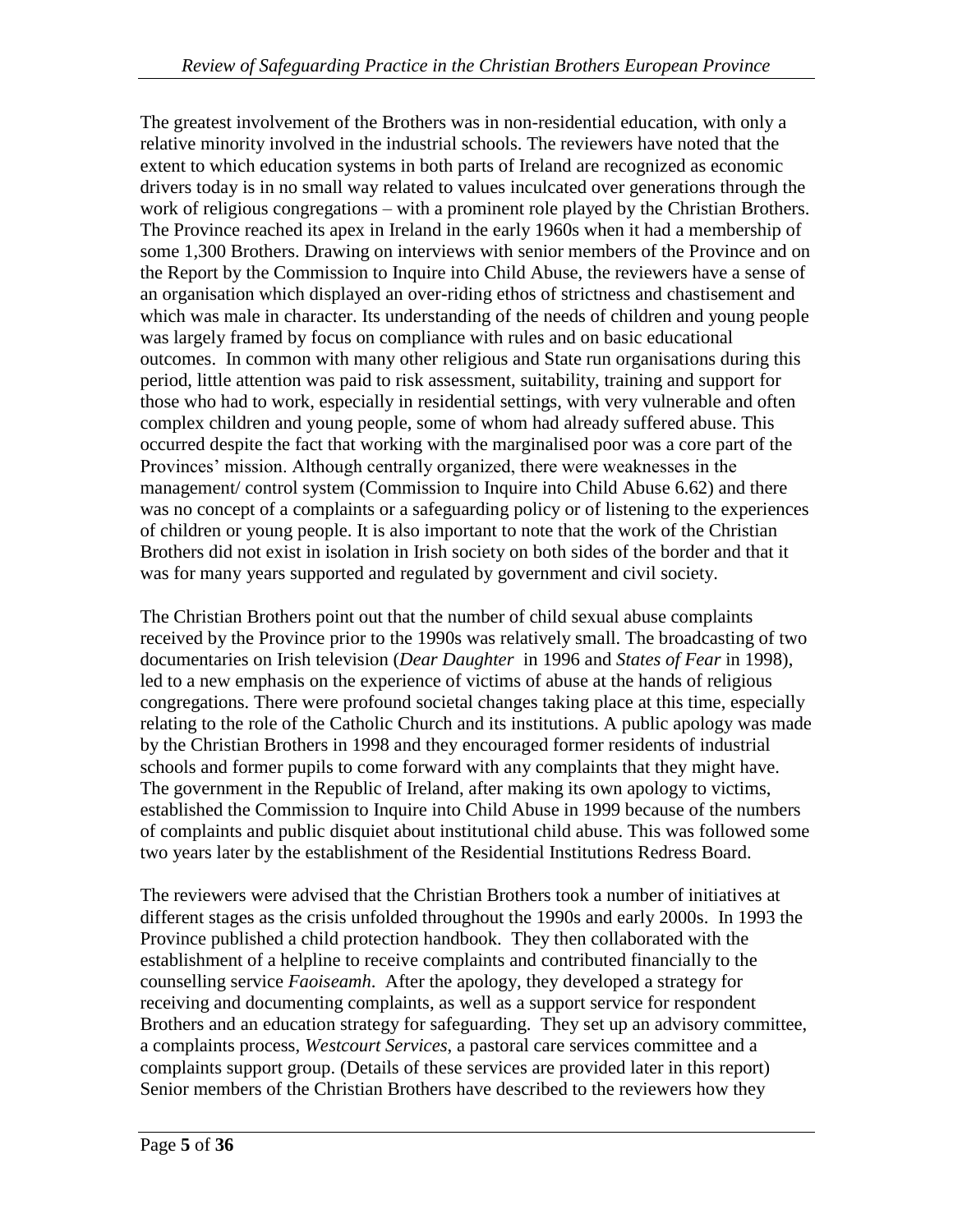initially tried to reach out to victims, but were overwhelmed by a deluge of complaints. It is the assessment of the reviewers that faced with the extent of demand for litigation, whereby a large volume of complaints were notified to the Province by way of solicitors letters, acting on behalf of complainants, that the opportunity for a pastoral response was impeded by an increasingly legalistic process.

There has, by any standards, been a significant shift in the Christian Brothers work with children and young people in Ireland, which is a fraction of what it was thirty years ago. The Brothers had closed all of the industrial schools between 1954 and 1974. In 2008, declining numbers of Brothers and an aging membership forced the Province to move out of direct education provision, transferring responsibility for the network of mainstream schools (total of 105 schools – 95 in the Republic of Ireland and 10 in Northern Ireland) to two independent charities, which have lay members and directors. The services still run by the Province are relatively small and have boards of management with lay involvement and who fully implement the safeguarding policy and procedures. These are the Emmaus Retreat Centre; Life Centres in Belfast, Dublin and Cork, which are alternative education projects; the Lantern Centre, which is a support service for immigrants, and interreligious and cross-cultural dialogue; and Edmund Rice summer camps. In addition, a small number of Brothers are active in teaching roles and the Brothers also contribute to a service for young offenders in Cork.

The reviewers were informed that the strategic direction for the Province has three strands. The first is an on-going internal process of spiritual reflection and renewal, referred to as *New Life in Mission Communities*. The second is the withdrawal from direct service provision in schools in Ireland. The third, entitled *A Way into the Future* is a plan for the congregation world- wide, focusing on enhancing the quality of life for the poor in the developing world. The reviewers were informed of an initiative in Geneva, Edmund Rice International, which will be framed as an NGO to challenge systemic injustice and engage in advocacy work on behalf of people who are poor.

It is reassuring to see that the Articles of the United Nations Convention on the Rights of the Child are reproduced in the Province's child safeguarding policy and procedures. From the perspective of child protection, the context of this review is not just the extent to which the Province has developed a robust safeguarding ethos and culture in relation to its remaining operations in Ireland, but also the extent to which this can frame and define its practice in the less regulated environments where it will be working in the future.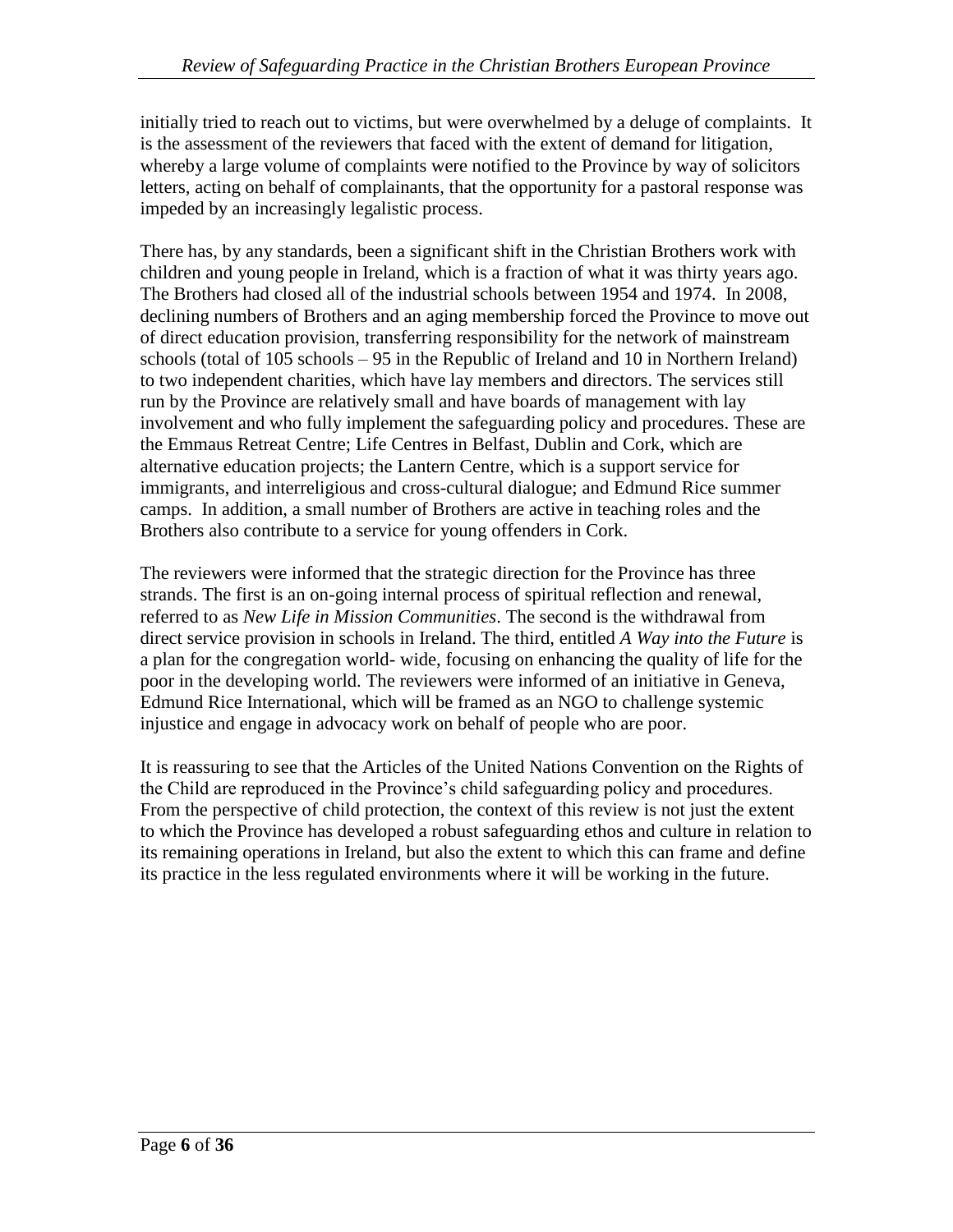#### **STANDARDS**

This section provides the findings of the review. The template employed to present the findings are the seven standards, set down and described in the Church's *Safeguarding Children: Standards and Guidance Document for the Catholic Church in Ireland.* This guidance was launched in February 2009 and was endorsed and adopted by all the Church authorities that minister on the island of Ireland, including the Christian Brothers. The seven standards are:

**Standard 1** A written policy on keeping children safe

**Standard 2** Procedures – how to respond to allegations and suspicions in the Republic of Ireland and Northern Ireland

**Standard 3** Preventing harm to children:

- recruitment and vetting
- running safe activities for children
- codes of behaviour

**Standard 4** Training and education

**Standard 5** Communicating the Church's safeguarding message:

- to children
- to parents and adults
- to other organisations

**Standard 6** Access to advice and support

**Standard 7** Implementing and monitoring the Standards

Each standard contains a list of criteria, which are indicators that help decide whether this standard has been met. The criteria give details of the steps that a Church organisation diocese or religious order - needs to take to meet the standard and ways of providing evidence that the standard has been met.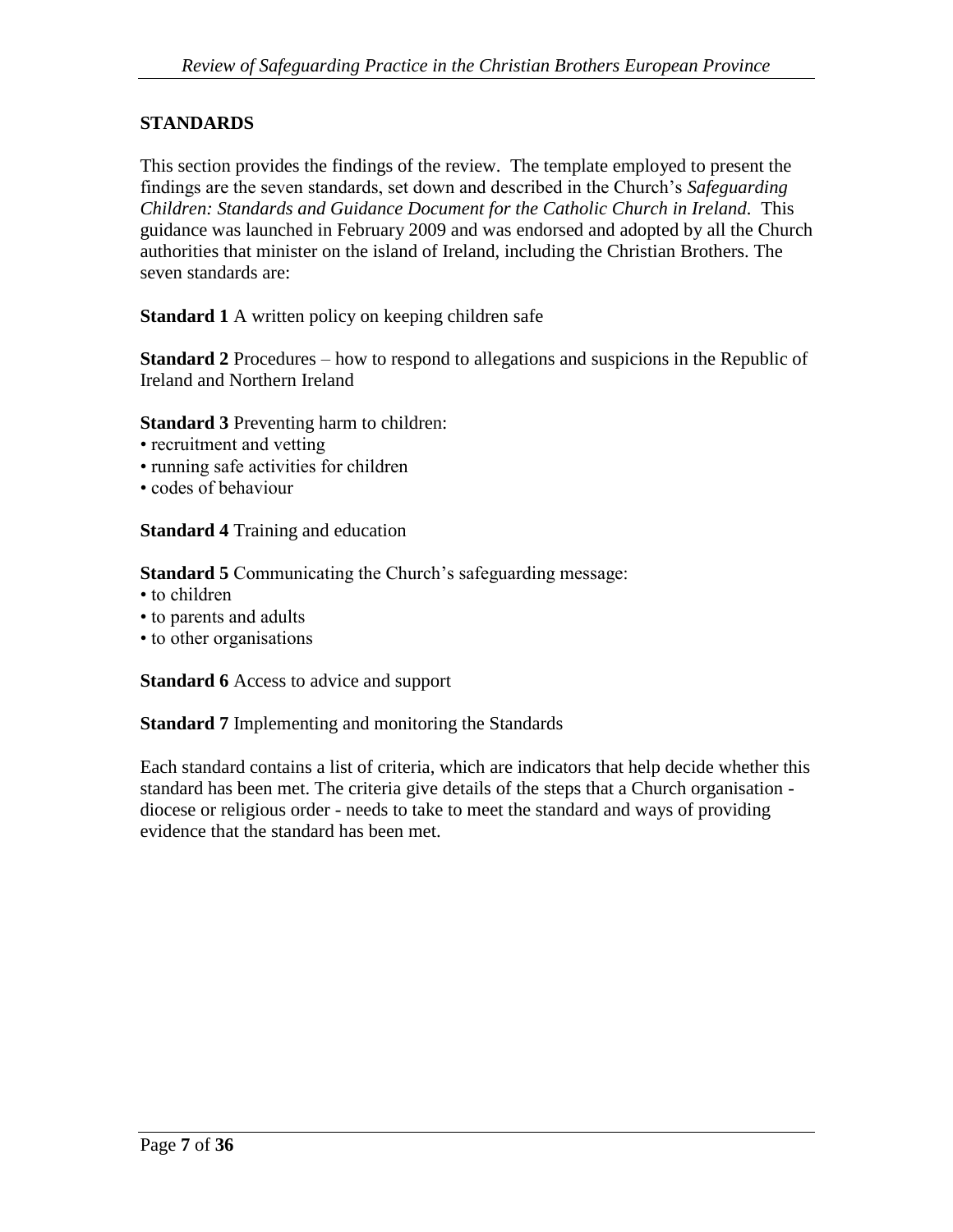#### **Standard 1**

#### *A written policy on keeping children safe*

*Each child should be cherished and affirmed as a gift from God with an inherent right to dignity of life and bodily integrity, which shall be respected, nurtured and protected by all.*

Compliance with Standard 1 is only fully achieved when a Congregation meets the requirements of all nine criteria against which the standard is measured.

#### **Criteria**

| <b>Number</b> | <b>Criterion</b>                                                  | Met fully or     |
|---------------|-------------------------------------------------------------------|------------------|
|               |                                                                   | Met partially or |
|               |                                                                   | Not met          |
| 1.1           | The Church organisation has a child protection policy             | Met fully        |
|               | that is written in a clear and easily understandable way.         |                  |
| 1.2           | The policy is approved and signed by the relevant                 | Met fully        |
|               | leadership body of the Church organisation (e.g. the              |                  |
|               | Bishop of the diocese or provincial of a religious                |                  |
|               | congregation).                                                    |                  |
| 1.3           | The policy states that all Church personnel are required          | Met fully        |
|               | to comply with it.                                                |                  |
| 1.4           | The policy is reviewed at regular intervals no more               | Met fully        |
|               | than three years apart and is adapted whenever there              |                  |
|               | are significant changes in the organisation or                    |                  |
|               | legislation.                                                      |                  |
| 1.5           | The policy addresses child protection in the different            | Met fully        |
|               | aspects of Church work e.g. within a church building,             |                  |
|               | community work, pilgrimages, trips and holidays.                  |                  |
| 1.6           | The policy states how those individuals who pose a risk Met fully |                  |
|               | to children are managed.                                          |                  |
| 1.7           | The policy clearly describes the Church's                         | Met fully        |
|               | understanding and definitions of abuse.                           |                  |
| 1.8           | The policy states that all current child protection               | Met fully        |
|               | concerns must be fully reported to the civil authorities          |                  |
|               | without delay.                                                    |                  |
| 1.9           | The policy should be created at diocese or                        | Met fully        |
|               | congregational level. If a separate policy document at            |                  |
|               | parish or other level is necessary this should be                 |                  |
|               | consistent with the diocesan or congregational policy             |                  |
|               | and approved by the relevant diocesan or                          |                  |
|               | congregational authority before distribution.                     |                  |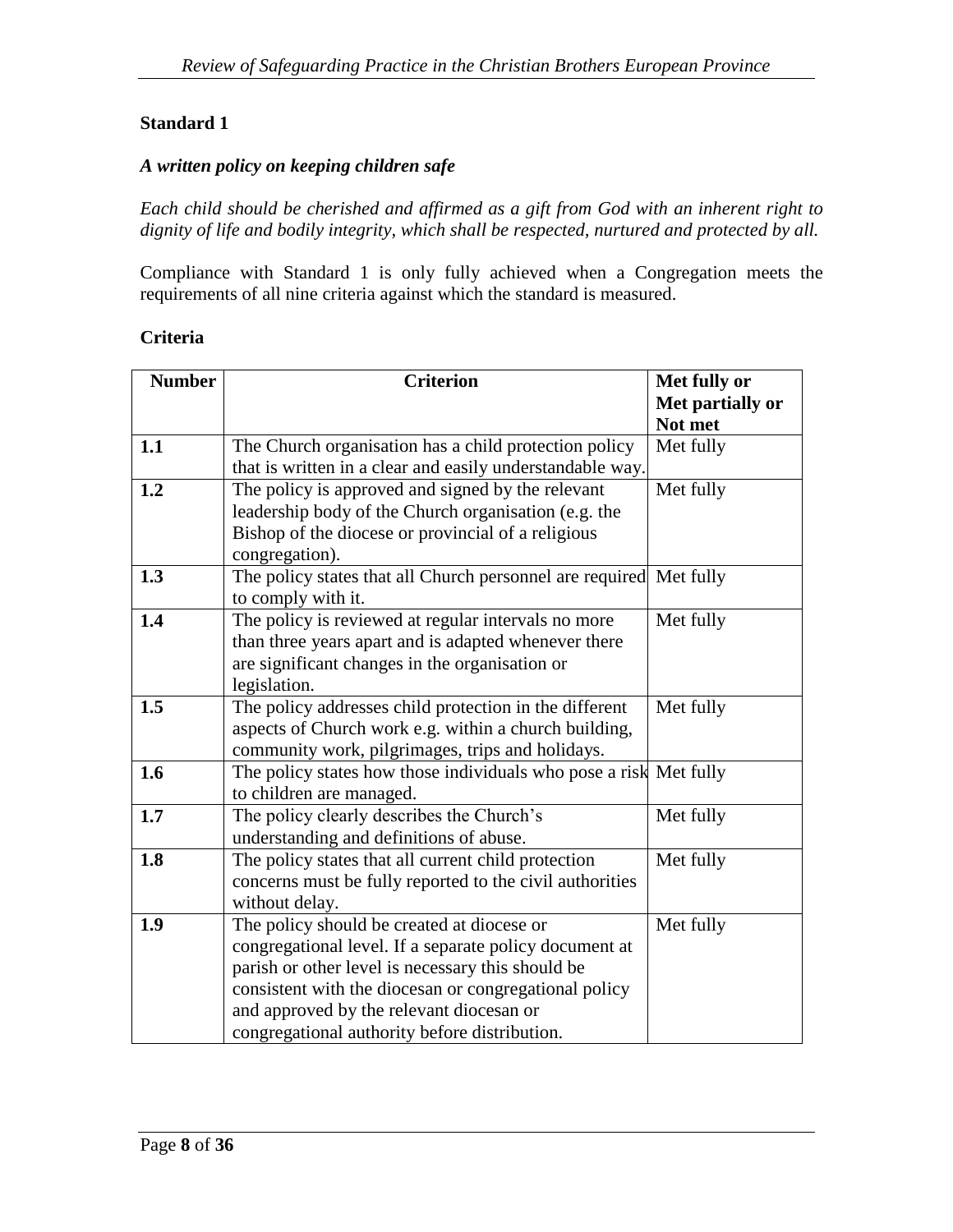The Christian Brothers European Province Protection Policy and Procedures, *Keeping Children Safe, Safeguarding Children and Vulnerable Adults (2013)* is the Province's current child protection policy document. The Christian Brothers have given a commitment to review their policies and procedures regarding child protection every three years. Given that the original child protection document *Keeping Children Safe* was introduced in 2009 and a reviewed and updated version *Keeping Children Safe; Safeguarding Children* produced in 2010, the Province has demonstrated their commitment to this review process. *Keeping Children Safe: Safeguarding Children and Vulnerable Adults* (2013) is a comprehensive document, which is clear and well written. It comes in an A4 size booklet containing 56 pages and is also available in digital format on the Christian Brothers' website, [http://www.edmundrice.eu/page0/files/keeping-children](http://www.edmundrice.eu/page0/files/keeping-children-safe.pdf)[safe.pdf](http://www.edmundrice.eu/page0/files/keeping-children-safe.pdf). The document's contents are easily read, with clear definitions and terms. The document sets out the procedures for how the Christian Brothers respond to, manage and report child protection concerns and issues. Significant emphasis within the document is also placed on proactively preventing the occurrences of abusive behaviours. The document states:

*We are committed to the protection of children and to creating safe environments at all of our ministry sites and all of our communities* (p.1).

*Keeping Children Safe: Safeguarding Children and Vulnerable Adults* (2013) outlines the scope of the Christian Brothers' child protection policy and procedures:

*The focus of this policy is to provide a safe environment for those we serve* (p.2).

*Procedures herein reflect current Province policy and direction. Language, structure and examples of behaviour borrow heavily from the documents of various jurisdictions and from the experience of dealing with this issue garnered in recent years. In particular, this Province policy draws on "SAFEGUARDING CHILDREN Standards and Guidance Document for the Catholic Church in Ireland" published by the National Board for Safeguarding Children* (p.2).

With respect to 1.4 of the Criteria, in producing the 2013 policy and procedures document, which follows the previous 2010 document, the Christian Brothers have demonstrated their commitment to review their policy at regular intervals. *Keeping Children Safe: Safeguarding Children and Vulnerable Adults* (2013) states:

*…we recognise the need for a review on a regular basis to monitor procedures in practice and to update the content* (p. 22).

In relation to Criterion 1.9, the Provincial Leadership wrote to all ministries with a copy of the new 2013 revised *Keeping Children Safe*, advising that all personnel who live and work within the Province are required to comply with it, therefore stating that it is the primary policy and procedural child protection document among all of the Christian Brother ministries which provide services to children.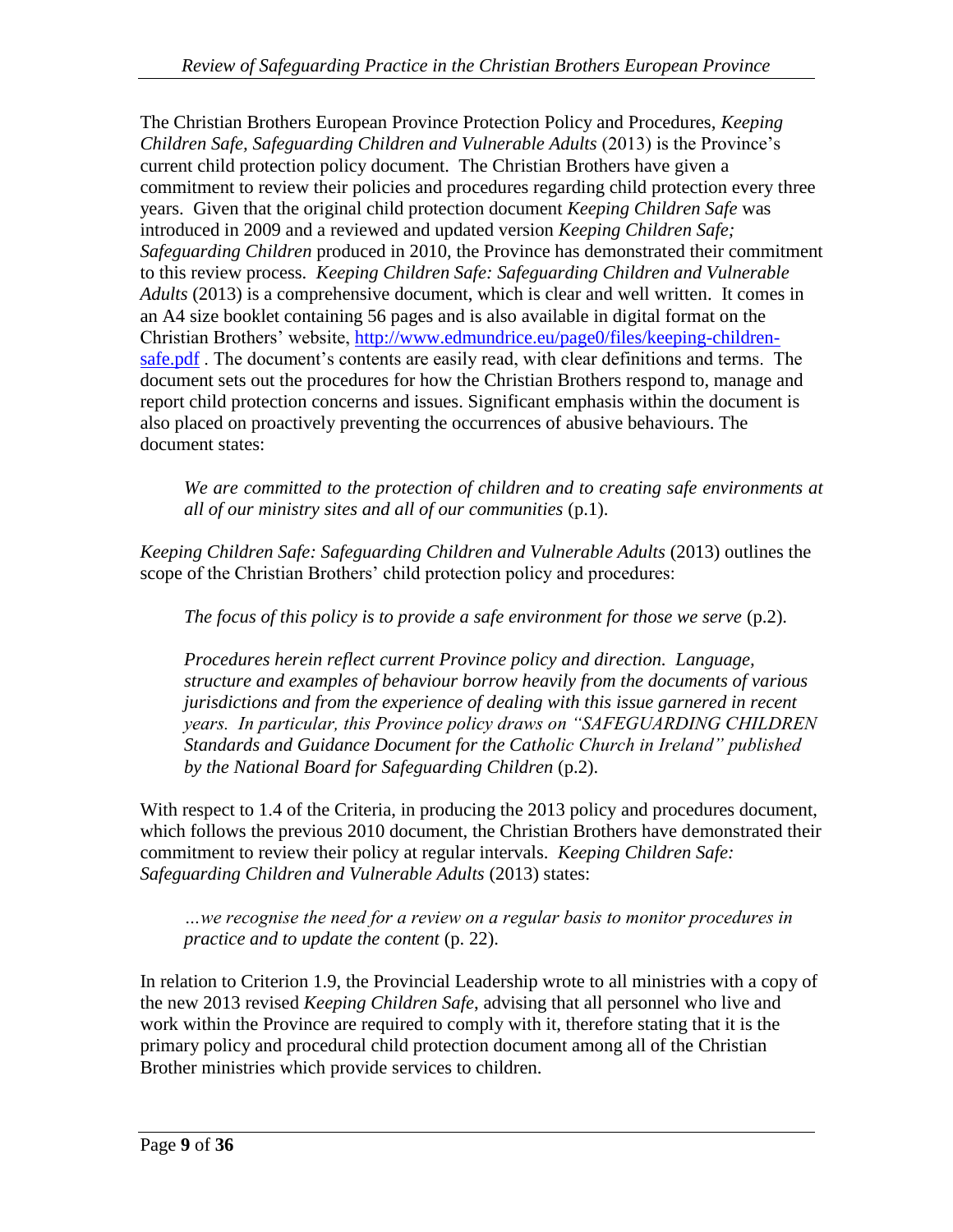#### **Standard 2**

#### *Management of allegations*

*Children have a right to be listened to and heard: Church organisations must respond effectively and ensure any allegations and suspicions of abuse are reported both within the Church and to civil authorities.*

Compliance with Standard 2 is only fully achieved when a Religious Order meets the requirements of all seven criteria against which the standard is measured.

| <b>Number</b> | <b>Criterion</b>                                                        | Met fully or     |
|---------------|-------------------------------------------------------------------------|------------------|
|               |                                                                         | Met partially or |
|               |                                                                         | Not met          |
| 2.1           | There are clear child protection procedures in all                      | Met fully        |
|               | Church organisations that provide step-by-step                          |                  |
|               | guidance on what action to take if there are allegations                |                  |
|               | or suspicions of abuse of a child (historic or current).                |                  |
| 2.2           | The child protection procedures are consistent with                     | Met fully        |
|               | legislation on child welfare civil guidance for child                   |                  |
|               | protection and written in a clear, easily understandable                |                  |
|               | way.                                                                    |                  |
| 2.3           | There is a designated officer or officer(s) with $\overline{a}$ clearly | Met fully        |
|               | defined role and responsibilities for safeguarding                      |                  |
|               | children at diocesan or congregational level.                           |                  |
| 2.4           | There is a process for recording incidents, allegations                 | Met fully        |
|               | and suspicions and referrals. These will be stored                      |                  |
|               | securely, so that confidential information is protected                 |                  |
|               | and complies with relevant legislation.                                 |                  |
| 2.5           | There is a process for dealing with complaints made by                  | Partially met    |
|               | adults and children about unacceptable behaviour                        |                  |
|               | towards children, with clear timescales for resolving                   |                  |
|               | the complaint.                                                          |                  |
| 2.6           | There is guidance on confidentiality and information-                   | Met fully        |
|               | sharing which makes clear that the protection of the                    |                  |
|               | child is the most important consideration. The Seal of                  |                  |
|               | Confession is absolute.                                                 |                  |
| 2.7           | The procedures include contact details for local child                  | Met fully        |
|               | protection services e.g. (Republic of Ireland) the local                |                  |
|               | Health Service Executive and An Garda Síochána;                         |                  |
|               | (Northern Ireland) the local health and social services                 |                  |
|               | trust and the PSNI.                                                     |                  |

#### **Criteria**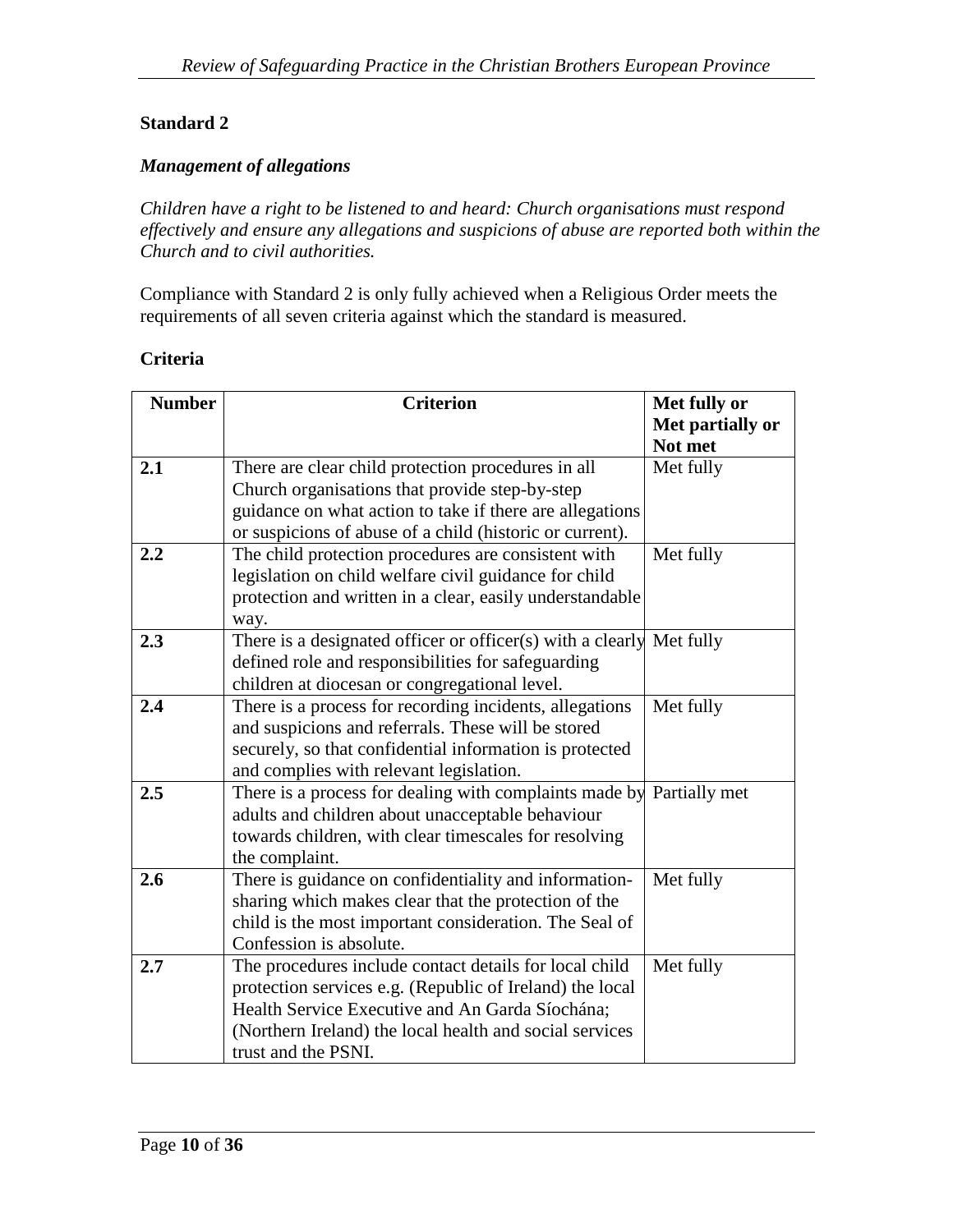The Province has a Designated Person who has been in his role since 1996. He is also the current Deputy Provincial Leader. He has helped to construct the very large filing system in the headquarters building and has excellent recall of detail that allows him to cross reference information between files. Criterion 2.3 is therefore fully met.

In November 2012, the Christian Brothers recruited a lay person to the role of Deputy Designated Person. However, her duties and responsibilities have evolved whereby she is the staff member who has lead responsibility for the development of safeguarding within the Province. The reviewers welcome this appointment, as it provides a gender balance to complainants who may prefer to speak to a female and to a lay person who is not a member of the Province.

Evidence was produced from an Edmund Rice Camp going back as far as 2000 which demonstrated that children had assisted in developing complaints processes for each camp. At the beginning of each Camp the leaders and children together create the rules and complaints processes – these are reviewed at the end of every day by both children and leaders.

The reviewers were unclear if this is common practice across all ministries where children are involved. In addition the revised "*Keeping Children Safe"* document does not specify the requirement for a complaints procedure of this nature. It is therefore suggested that where services engage with children and young people, a process which actively involves young people in the design is established, with the goal of developing a child focused complaints procedure. The reviewers judge that Criterion 2.5 is partially met.

With respect to Criterion 2.7, the reviewers recognise that there is the opportunity for the local details of statutory agencies to be written on the accompanying pamphlet to *Keeping Children Safe: Safeguarding Children and Vulnerable Adults* (2013). However, since all allegations are now centralised through the Garda National Bureau of Criminal Investigation in Dublin, this detail should be inserted as standard.

## **Recommendation 1**

**The Province Leadership Team (PLT) ensures that a complaints procedure is developed which deals with unacceptable behaviour not of a child abuse nature and that, as part of this procedure a child focused complaints procedure is written and incorporated into the Province's safeguarding policy and procedures.**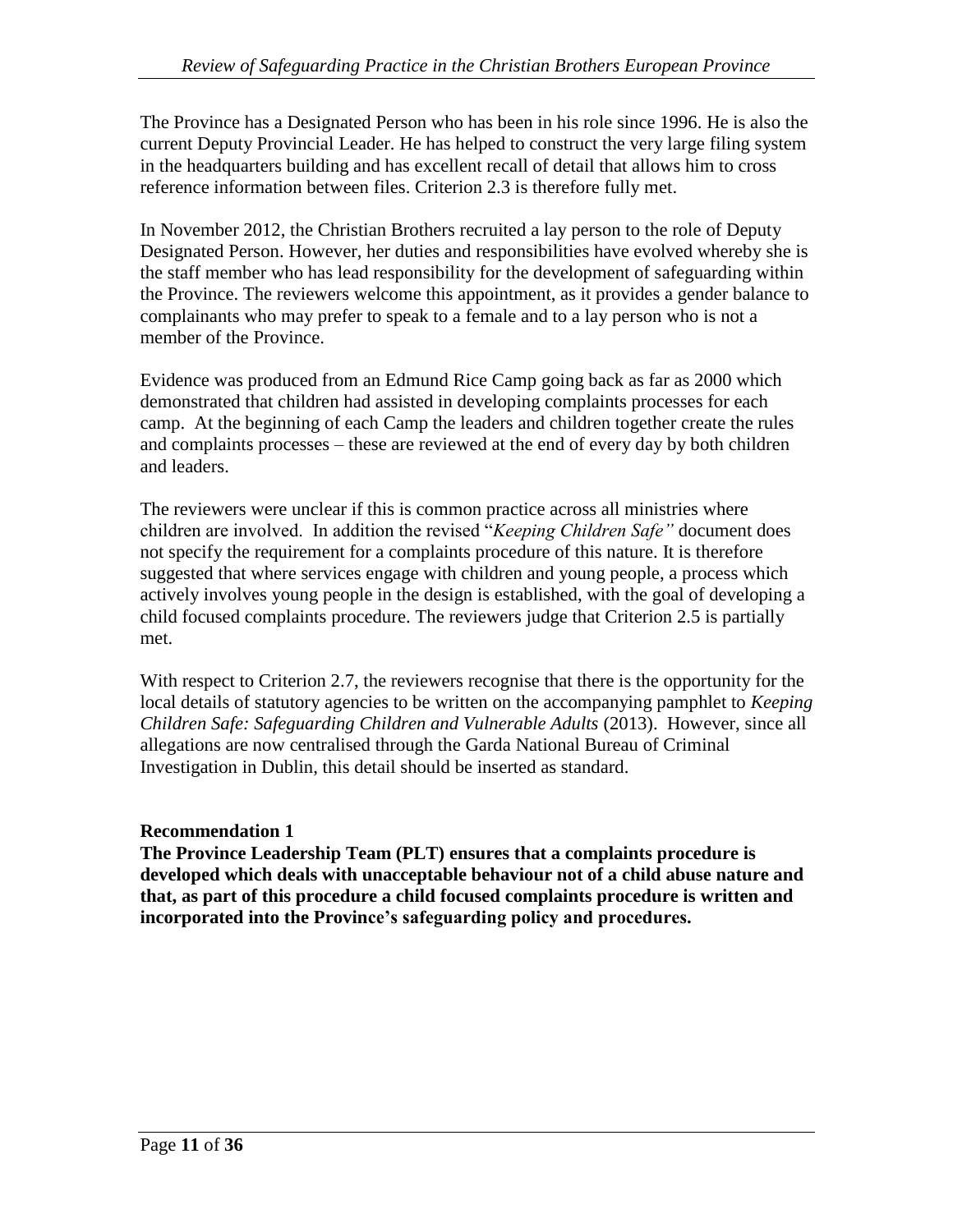| Incidence of Safeguarding allegations received within the Christian Brothers from 1 <sup>st</sup> |  |
|---------------------------------------------------------------------------------------------------|--|
| January 1975 up to the time of the review.                                                        |  |

| Name of Congregation - Christian Brothers |                                                                                                                                                                                            |     |
|-------------------------------------------|--------------------------------------------------------------------------------------------------------------------------------------------------------------------------------------------|-----|
| $\mathbf{1}$                              | Number of Brothers (deceased, former and living)<br>against whom allegations have been made since the 1 <sup>st</sup><br>January 1975 up to the date of the review.                        | 325 |
| $\overline{2}$                            | Total number of allegations received by the Province<br>since $1st$ January, 1975                                                                                                          | 870 |
| 3                                         | Number of allegations reported to An Garda Síochána<br>involving Brothers of the Province since 1 <sup>st</sup> January<br>1975.                                                           | All |
| 4                                         | Number of allegations reported to the HSE (or the<br>Health Boards which preceded the setting up of the<br>HSE,) involving Brothers of the Province since $1st$<br>January 1975.           | All |
| 5                                         | Number of living Brothers against whom an allegation<br>was made.                                                                                                                          | 50  |
| 6                                         | Number of deceased Brothers against whom an<br>allegation was made.                                                                                                                        | 145 |
| $\overline{7}$                            | Number of Brothers against whom an allegation has<br>been made and who are in ministry.                                                                                                    | 1   |
| 8                                         | Number of living Brothers against whom an allegation<br>was made and who are out of ministry.                                                                                              | 49  |
| $\boldsymbol{9}$                          | Number of Brothers against whom an allegation was<br>made and who are retired                                                                                                              | 49  |
| 10                                        | Number of former Brothers against whom an<br>allegation was made.                                                                                                                          | 130 |
| 11                                        | Number of Brothers (deceased, former and living) who<br>have been convicted of having committed an offence<br>or offences against a child or young person since the<br>$1st$ January 1975. | 12  |

*Footnote*: *The term 'allegation' in this table includes complaints and expressions of concern.*

## *Figures do not relate to claims received by the Redress Board.*

The numbers of allegations and Brothers accused is substantial. The files read by the reviewers left them in no doubt that a great number of children were seriously abused by Brothers. Information on the abuse in Christian Brothers' residential establishments is well documented in the Ryan Report. It is also not part of this review to address historical issues that pre-date January 1975, but to assess and evaluate current practice and management of risk. Reference will be made later in the report about how until relatively recently, the internal Church processes within the Christian Brothers were not carried out,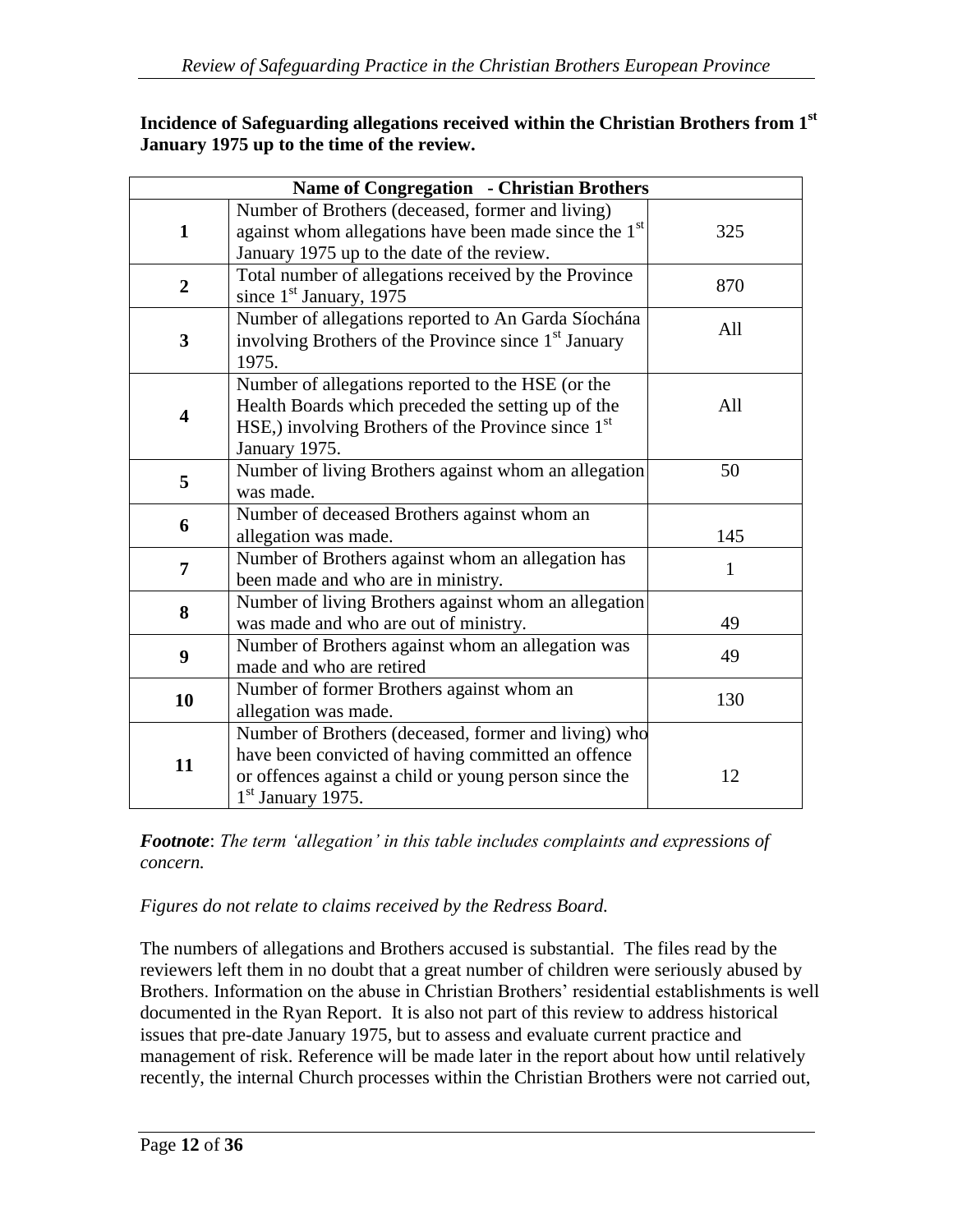much to the detriment of both complainants and accused Brothers. There are now clear protocols in place for Brothers with allegations and accusations.

Of the 325 Brothers against whom there were allegations, 50 are alive and continue to live as part of the European Province of Christian Brothers. The reviewers believe that it is safer for children if those accused remain as part of a community and safety and support plans can be put in place. However, in relation to men with allegations who have left the congregation, the information regarding the allegation will have been passed to the civil authorities along with their last known address, if the men have not been convicted, there is no requirement on the State to monitor or supervise those men.

On May 26<sup>th</sup> 2009, the Christian Brother's European Province responded to the findings of the Ryan Commission by stating;

*The Christian Brothers accept, with shame, the findings of the Commission to Inquire into Child Abuse. The congregation is deeply sorry for the hurt we have caused – not just for the mistakes of the past, but for the inadequacy of our responses over recent years.*

(Christian Brothers' European Province Media Statement May  $26<sup>th</sup>$  2009 in Response to the findings of the Ryan Commission)

Since acknowledging their failures, the Christian Brothers have improved child protection structures throughout their ministries. The development of their 2010 child protection policies and procedures and the subsequent review of that document in 2013, demonstrates the Christian Brothers' commitment to the prevention of child abuse and their appropriate response should abuse occur. Through developing and implementing these policies and procedures, the Christian Brothers are now better placed to address child protection concerns.

However, the gravity of the challenges faced by those charged with responding to the hurt caused should be considered. In the 66 years between 1931 and 1997, the Christian Brothers received 92 allegations of abuse. In the subsequent 15 years (1998 - 2013) they received 794 allegations. It is evident that the volume of allegations placed overwhelming pressure on the structures designed to address child protection concerns within the Province.

While the Christian Brothers acknowledge the inadequacy of their historical response, the reviewers believe that they recognise the need to distinguish between their damaged past and how they must proceed in the future.

*For those experiences which have been hurtful and damaging, I not only want to apologise but I want to ask for forgiveness. I am confident as I can be…that the Christian Brothers are moving into a new time of development and growth. It will be a period that will not be without pain and challenge for us, that will be marked by massive change and above all, it will be characterised by very careful actions and processes which will help us not to repeat negative aspects of our past.*  (Apology from Congregational Leader, 1997)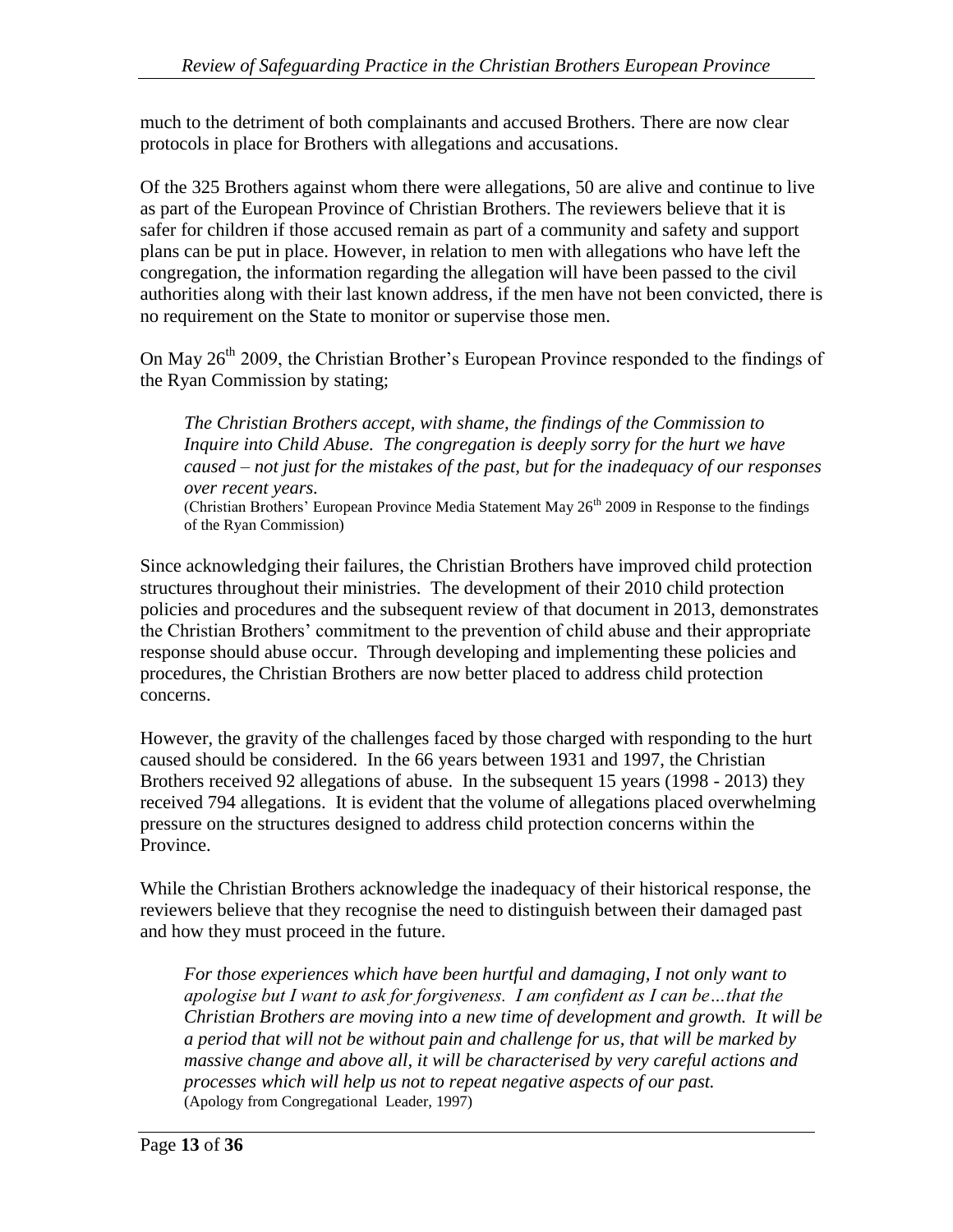The progression to the publication and implementation of the policies and procedures contained within *Keeping Children Safe: Safeguarding Children and Vulnerable Adults*  (2013) was evident throughout the audit.

## **Reporting to the Civil Authorities**

The reviewers found that the Christian Brothers' initial response to reporting allegations to the statutory agencies was not systematic and was inadequate. The congregation completed large scale reporting in 2007 and again in 2009, with details of the allegations given to An Garda Síochána and the Health Services Executive (HSE). However, the reviewers are satisfied that the Christian Brothers now report promptly. Following conversations with An Garda Síochána and the HSE, this point was confirmed.

Consultation took place with An Garda Síochána through the National Bureau of Criminal Investigation. The Garda representative expressed his satisfaction with the current reporting by the Christian Brothers.

The reviewers also met with representatives of the HSE and were impressed by the positive working relationship between this agency and the Christian Brothers. There are regular meetings where information about allegations and risk management are shared. Brothers who are out of ministry, with allegations are currently being made the subject of a written safety or care plan. This plan is developed in consultation with the HSE and monitored by meetings with the HSE and through each community leader. In order to inform the safety or care plan, assessments of risk are carried out, with the support of HSE social workers. The extent of HSE involvement is unusual, but very positive and this initiative on the part of the HSE personnel and the Province's designated persons is strongly commended.

As can be seen from the table, at the time of the review there were 50 living Brothers with allegations made against them. Of this number, 49 are retired and out of ministry. One Brother has been returned to ministry and the reviewers are satisfied with the process which led to his reinstatement. Full discussions have been held with HSE about returning this Brother to ministry and the decision has been supported by them. The number of convictions by the courts, compared to the numbers accused of child abuse, is significantly small. There were allegations against 325 Brothers, 12 of whom were convicted.

## **Recording**

The reviewers found that allegations notified to the Christian Brothers most often came through the alleged victim's legal representative. The stated policy of the Christian Brothers is not to act in any way that could be seen to be an interference with the legal process and they therefore have had limited, if any, direct contact with those complainants who communicated through their solicitors.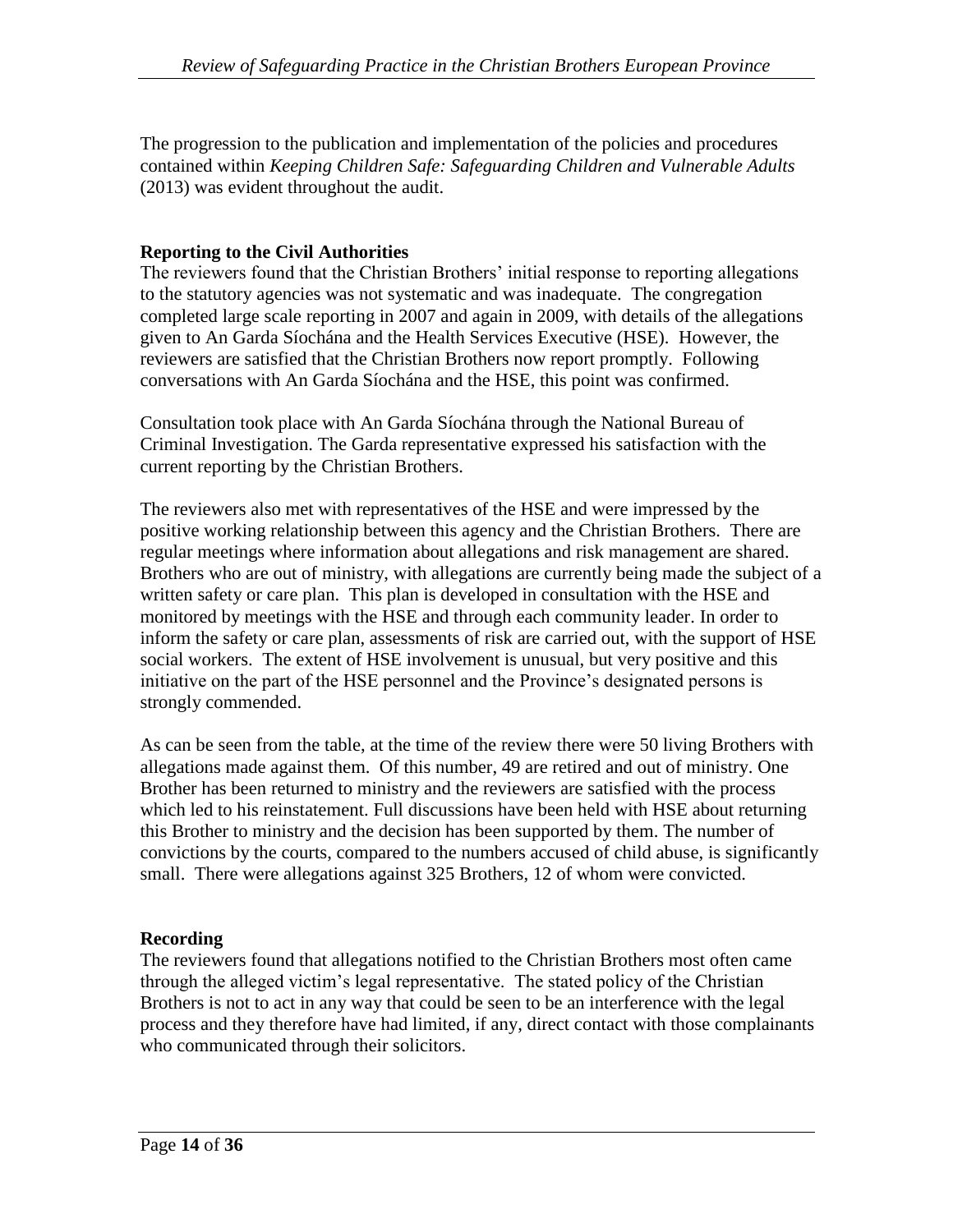Contact with complainant and the alleged perpetrator, as well as the Christian Brothers' overall approach in dealing with the allegation were often not recorded sufficiently well on file. This led to difficulty for the reviewers in understanding the files. In the opinion of the reviewers, the files were structured in a more legal and pastoral manner rather than safeguarding and therefore do not record the safeguarding process from start to finish in each case. The recording therefore does not fairly represent the extent of the often positive engagement between the Designated Person and the complainant. In interview, the Designated Person gave detailed accounts of his contact with both complainants and perpetrators.

In addition, other background information provided by the Christian Brothers stated that "*any complainant who wished to make his/her complaint in person to the Congregation was met in the initial stages by a member of the relevant Provincial Council. This involved many long journeys up and down the country to facilitate complainants. It also involved visits to prisons and other institutions to meet complainants who, for one reason or another, could not travel themselves. On some occasions it involved paying for the travel expenses of individuals who wished to travel from England to make a personal complaint".*  The records did not demonstrate the extent of such contact.

The reviewers strongly urge the Christian Brothers to develop separate child safeguarding files, which can exist alongside the existing legal / litigation files. Structuring new files into a safeguarding format would allow for greater clarity around the chronology of cases, contacts made, the supports offered, the procedures followed, assessments undertaken and how decisions were reached. The files are indexed by complainants, which makes it quite difficult to find all of allegations made against a specific Brother. Matters became quite confused to the reviewers when they needed to cross reference information where a complainant had named a number of Brothers as the perpetrators of their abuse, but where a file was created concerning the one man against whom they had initiated legal proceedings.

## **Recommendation 2**

**The Designated Person should restructure all of the current files relating to living Brothers in a safeguarding format using the NBSCCCI template. The Designated Person should change recording processes to reflect the requirements of the safeguarding standards to primarily set out the safeguarding actions taken.**

## **Church Investigations**

Over the last number of years, the Christian Brothers adopted a definitive stated policy of removing a Brother from ministry once an allegation has been made against him. However, this policy and process was not reflected in all of the files. It is unclear from some of the files when the Brother was removed from ministry, the process that led to the action and the procedures in place regarding monitoring and review following the individual's removal.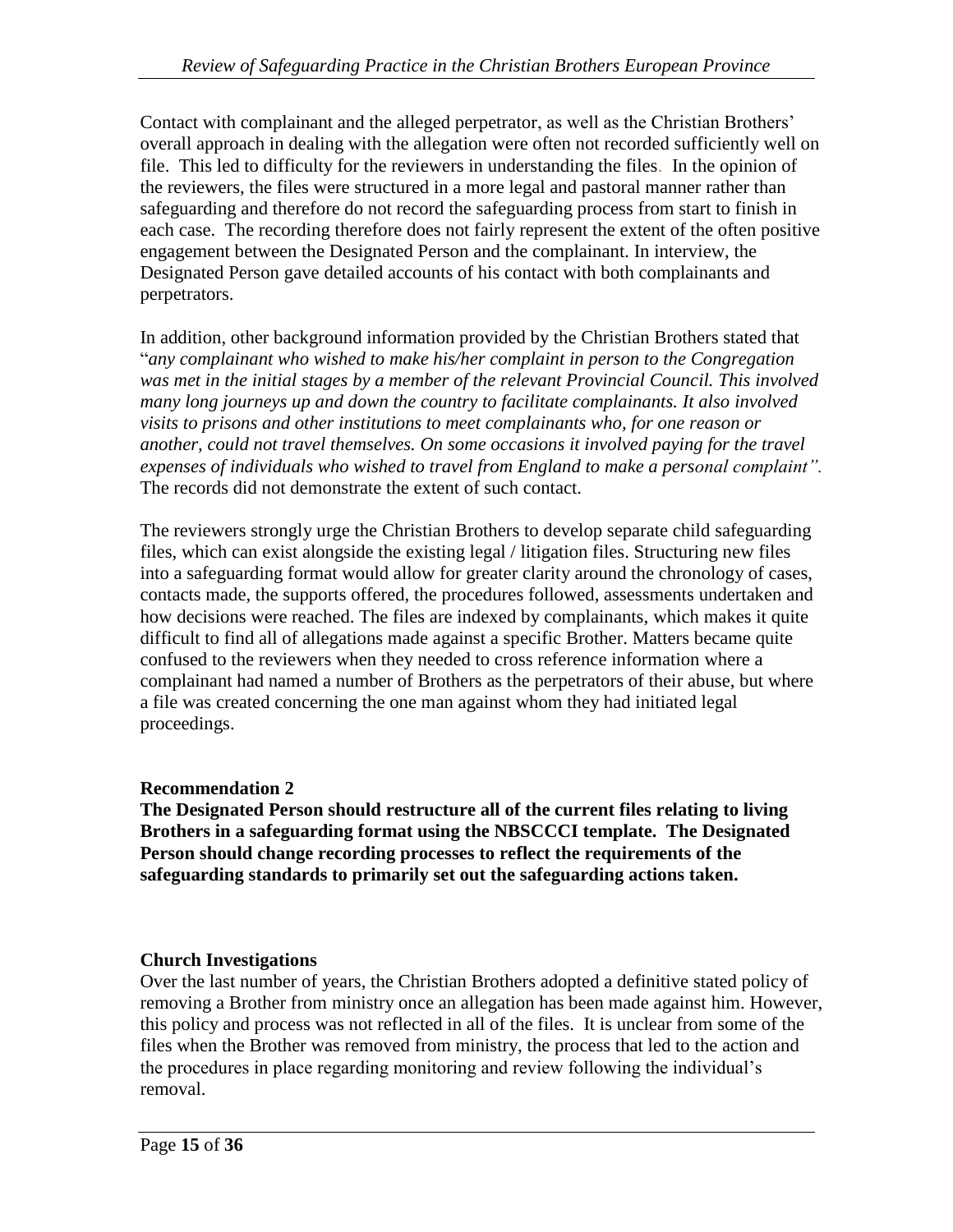While there are good reasons for not engaging in any Church inquiry until the criminal and civil investigations have been completed, there are no records of preliminary investigations on files, which means in effect that for most men who have been accused but where there is no criminal prosecution, they are left in a *limbo* situation. The absence of any Church inquiry, following the conclusion of criminal and civil inquiries, is unsatisfactory for both the complainant and the alleged perpetrator. Canon law provides for an internal investigation which allows for engagement of the complainant, as well as the accused and the Church authority. The process of a preliminary investigation is to try and establish the credibility of the allegation. In the absence of such an investigation, the accused remains accused, as the evidence has not been interrogated to establish guilt or innocence.

## **Recommendation 3**

**The Province Leader must ensure that a decision to step a Brother aside from ministry must be followed up with a written precept outlining the reason for removal from ministry with details of restrictions. This then needs to be followed with preliminary investigation, under Church Procedures following completion of the civil inquiries.** 

The reviewers respect that where it has been deemed appropriate, a level of risk has been identified, or a level of credibility has been established, the need for the Brother to be removed from ministry is evident. However, consideration is also given to Brothers who have had allegations made against them but the assessment process has been slow or inconclusive. The reviewers acknowledge the difficulties presented in responding to these Brothers, but would suggest that reasonable efforts be made to progress their situations.

## **Response to Victims**

With the average allegation reported to the Christian Brothers referring to incidents approximately 47 years ago, the reviewers recognise the difficulties in now establishing credibility and therefore whether a Brother can safely return to ministry. The practice of not contacting the alleged victim in order to obtain information about the allegation and to have this documented on file, hinders the necessary Church investigation and assessment of the potential risk posed by the Brother, once the civil investigation has been completed.

The Christian Brothers should consider, in appropriate situations, putting more emphasis on mediation focussed pastoral responses; offering to meet the victim, where appropriate and to hear their experiences; this could prove worthwhile for all involved and begin restorative practices within the Christian Brothers. Through such a process, additional clarity may be obtained that would assist in the assessment of the Brother and inform those responsible for determining the appropriateness of his return to ministry.

*Keeping Children Safe: Safeguarding Children and Vulnerable Adults* (2013) states that:

*All members on Safety Plans or Care Plans will normally undergo a risk assessment to determine the future level of risk for re-offending: that is, the prediction of the degree of possibility of re-offence for someone with a known history of sex offences.*  (p.13)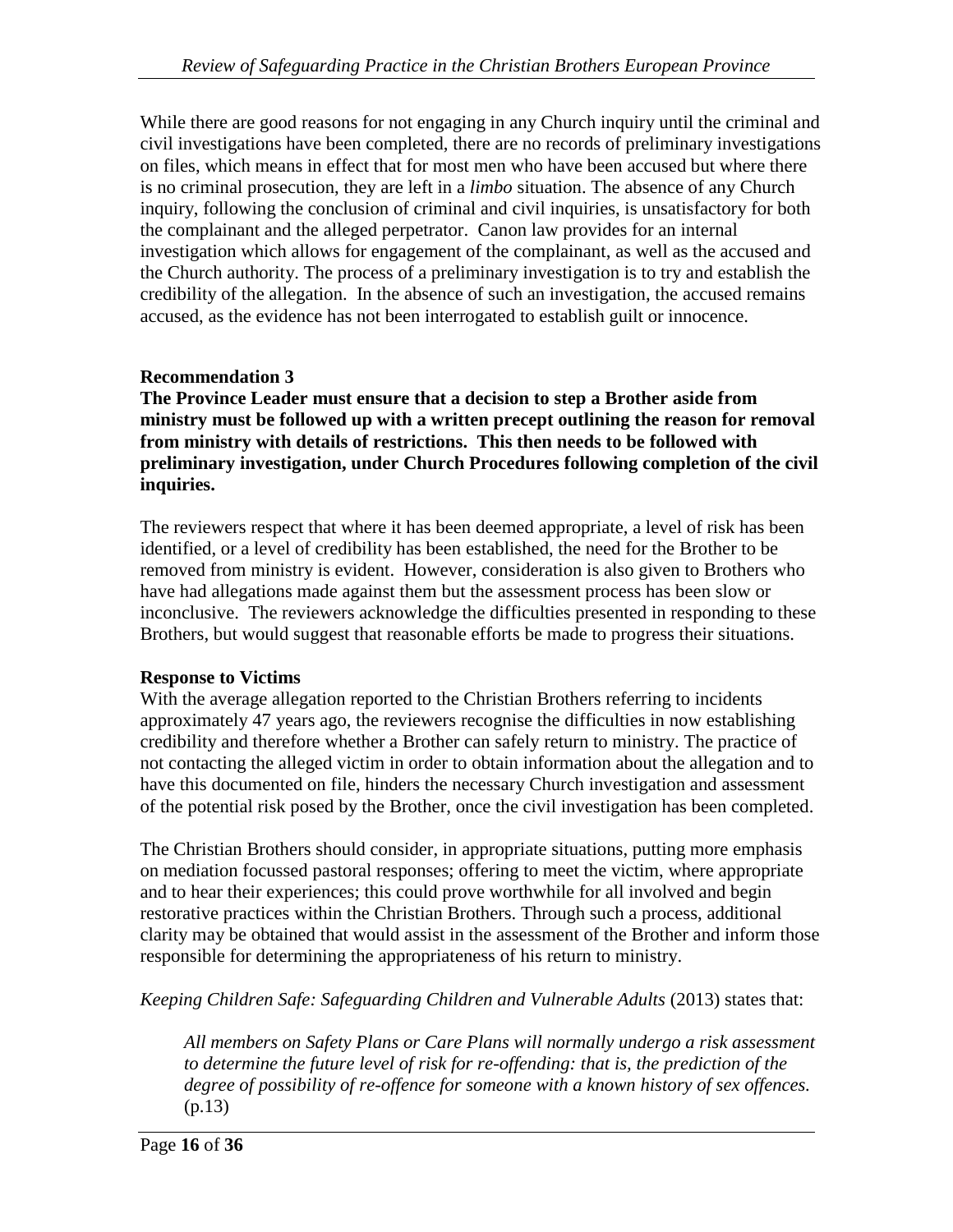In the vast majority of cases reviewed, the Christian Brothers did not have direct contact with the alleged victim and the files developed contained significant correspondence between legal representatives of the parties involved. While this ensured a legally correct interaction whereby the Christian Brothers did not attempt to interfere or influence the civil, criminal, or compensatory processes, this was to the detriment of pastoral care and restorative practices, which the Province could provide. It is noted that the Christian Brothers had previously established *Westcourt Services*, which appeared to be very effective and included their own dedicated counselling services. Further details of these services are contained later in this report at Standard 6 – *Access to Advice and Support.* 

Currently the Christian Brothers offer counselling through *Towards Healing* (formerly *Faoiseamh*). However, the reviewers believe that the Christian Brothers should offer their own pastoral response in addition to this national counselling service. In discussion with the Designated Person and the Provincial Team around the issue of a pastoral rather than a strictly legal response, they stated that it is the process of receiving allegations by way of notice about legal proceedings from the complainants' lawyers that creates barriers to reaching out to victims. They stated that the appropriate response was through their lawyer. The reviewers recognise the right of a complainant to make a financial claim for damages through initiating a legal process. However, the reviewers suggest that the Christian Brothers might consider offering counselling and pastoral support to each complainant, via their legal adviser, upon receipt of a claim by the Christian Brothers.

The reviewers note that in 1998 the Christian Brothers established the complainants support group *Westcourt Services* which was offered to complainants who wanted to meet with Brothers to discuss their experiences. The PLT should now consider how similar support services could be provided to complainants who may seek a process of restorative justice. The reviewers suggest that the Deputy Designated Person should take on this role; in that instance there needs to be clarity around roles and responsibilities so that the boundaries between responding to and managing allegations and offering support to a complainant are not compromised.

## **Recommendation 4**

**The Designated Person should consider offering counselling and pastoral support, via their legal adviser, upon receipt of a claim by the Christian Brothers.** 

## **Recommendation 5**

**The PLT should consider providing a range of support services through having a support person available to victims, if required.** 

This person(s) should proactively seek contact with the victim, where appropriate. The purpose of this contact would be to hear the victim's story and respond appropriately.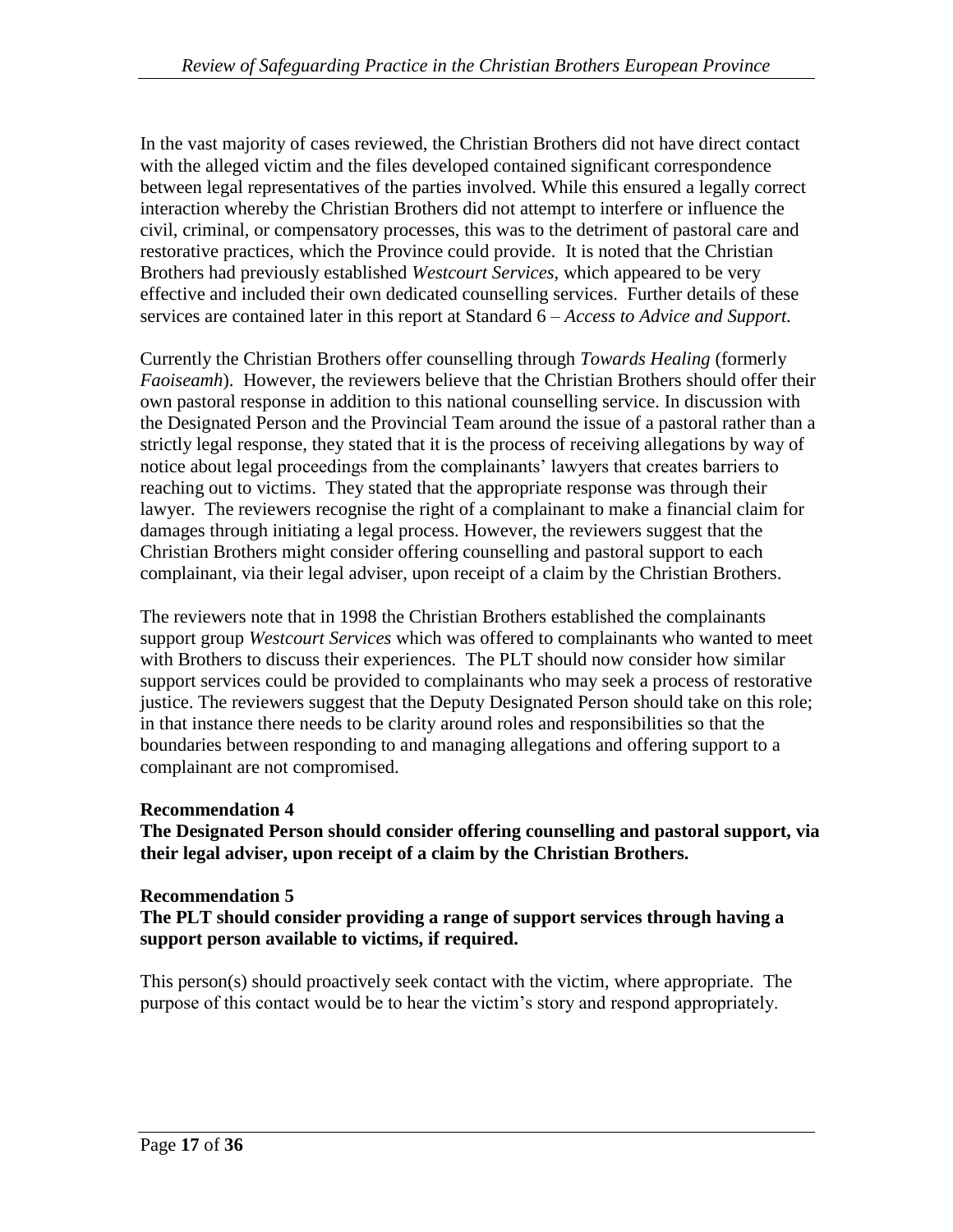## **Standard 3**

#### *Preventing Harm to Children*

*This standard requires that all procedures and practices relating to creating a safe environment for children be in place and effectively implemented. These include having safe recruitment and vetting practices in place, having clear codes of behaviour for adults who work with children and by operating safe activities for children.*

Compliance with Standard 3 is only fully achieved when a congregation meets the requirements of all twelve criteria against which the standard is measured. These criteria are grouped into three areas, safe recruitment and vetting, codes of behaviour and operating safe activities for children.

#### **Criteria – safe recruitment and vetting**

| <b>Number</b> | <b>Criterion</b>                                                                                                                                                                                                                                                                                              | Met fully or<br>Met partially or<br>Not met |
|---------------|---------------------------------------------------------------------------------------------------------------------------------------------------------------------------------------------------------------------------------------------------------------------------------------------------------------|---------------------------------------------|
| 3.1           | There are policies and procedures for recruiting<br>Church personnel and assessing their suitability to<br>work with children.                                                                                                                                                                                | Met fully                                   |
| 3.2           | The safe recruitment and vetting policy is in line with<br>best practice guidance.                                                                                                                                                                                                                            | Met fully                                   |
| 3.3           | All those who have the opportunity for regular contact<br>with children, or who are in positions of trust,<br>complete a form declaring any previous court<br>convictions and undergo other checks as required by<br>legislation and guidance and this information is then<br>properly assessed and recorded. | Met fully                                   |

#### **Criteria – Codes of behaviour**

| <b>Number</b> | <b>Criterion</b>                                        | Met fully or     |
|---------------|---------------------------------------------------------|------------------|
|               |                                                         | Met partially or |
|               |                                                         | Not met          |
| 3.4           | The Church organisation provides guidance on            | Met fully        |
|               | appropriate/ expected standards of behaviour of, adults |                  |
|               | towards children.                                       |                  |
| 3.5           | There is guidance on expected and acceptable            | Met fully        |
|               | behaviour of children towards other children (anti-     |                  |
|               | bullying policy).                                       |                  |
| 3.6           | There are clear ways in which Church personnel can      | Met fully        |
|               | raise allegations and suspicions about unacceptable     |                  |
|               | behaviour towards children by other Church personnel    |                  |
|               | or volunteers ('whistle-blowing'), confidentially if    |                  |
|               | necessary.                                              |                  |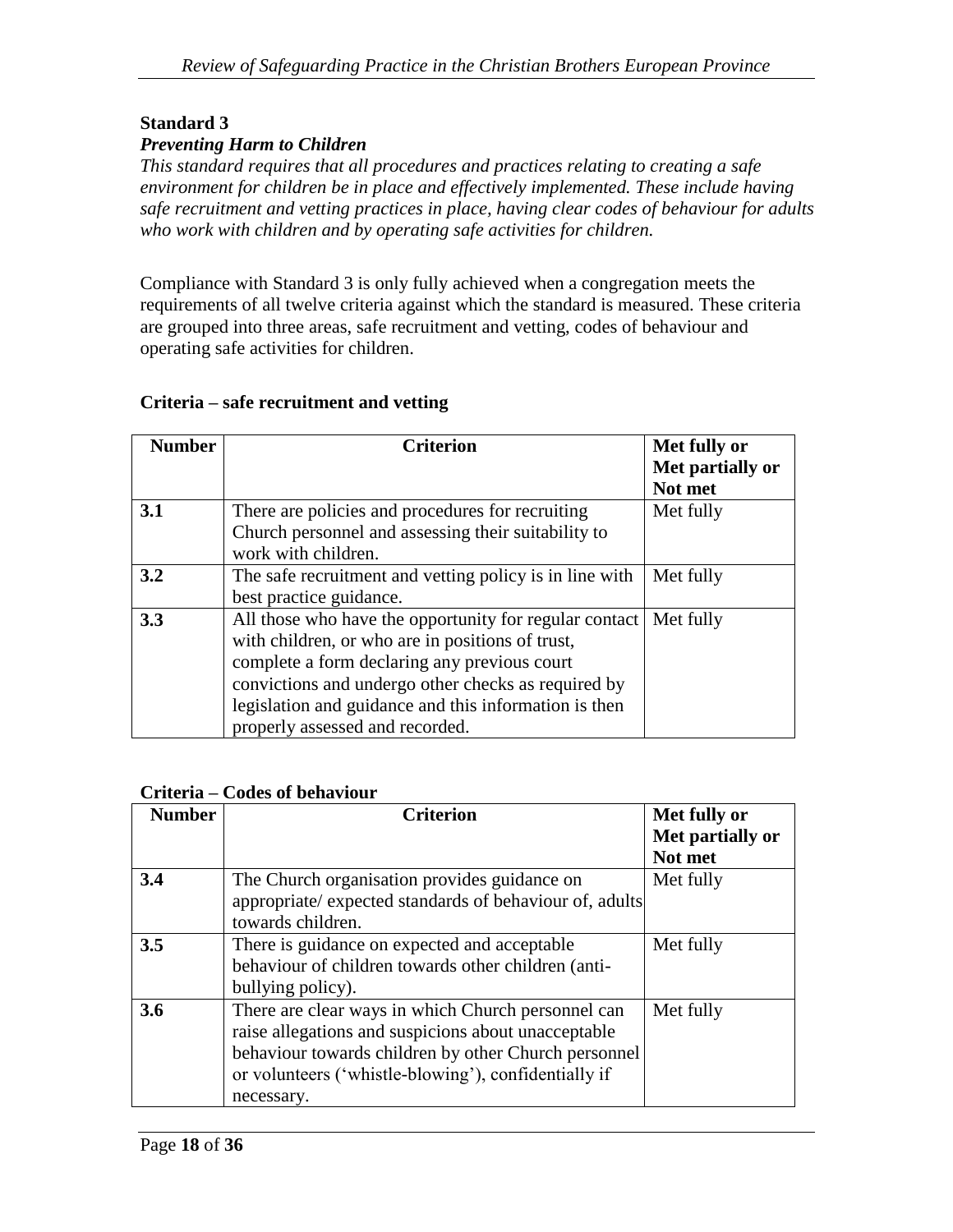| 3.7 | There are processes for dealing with children's<br>unacceptable behaviour that do not involve physical | Met fully |
|-----|--------------------------------------------------------------------------------------------------------|-----------|
|     | punishment or any other form of degrading or                                                           |           |
|     | humiliating treatment.                                                                                 |           |
| 3.8 | Guidance to staff and children makes it clear that                                                     | Met fully |
|     | discriminatory behaviour or language in relation to any                                                |           |
|     | of the following is not acceptable: race, culture, age,                                                |           |
|     | gender, disability, religion, sexuality or political views.                                            |           |
| 3.9 | Policies include guidelines on the personal/intimate                                                   | Not Met   |
|     | care of children with disabilities, including appropriate                                              |           |
|     | and inappropriate touch.                                                                               |           |

## **Criteria – Operating safe activities for children**

| <b>Number</b> | <b>Criterion</b>                                       | Met fully or     |
|---------------|--------------------------------------------------------|------------------|
|               |                                                        | Met partially or |
|               |                                                        | Not met          |
| 3.10          | There is guidance on assessing all possible risks when | Met fully        |
|               | working with children – especially in activities that  |                  |
|               | involve time spent away from home.                     |                  |
| 3.11          | When operating projects/activities children are        | Met fully        |
|               | adequately supervised and protected at all times.      |                  |
| 3.12          | Guidelines exist for appropriate use of information    | Met fully        |
|               | technology (such as mobile phones, email, digital      |                  |
|               | cameras, websites, the Internet) to make sure that     |                  |
|               | children are not put in danger and exposed to abuse    |                  |
|               | and exploitation.                                      |                  |

In 1996, the Christian Brothers established the Child Protection Advisory Panel, which was set up to consider how complaints were being received and managed. Following this in 1998, the advisory service *Westcourt Services* was established. The Complainants Support Group was also established in 1998, which facilitated complainants in talking to Brothers about their experiences. Over the following years the Christian Brothers put in place procedures to receive and respond to complaints, manage Brothers accused of wrongdoing and educate Brothers and school staff in child protection measures.

In 2001 they set about complying with the requirements of the Commission to Inquire into Child Abuse; and in 2002, the Christian Brothers were part of the negotiations which led to the setting up of the Residential Institutions Redress Board. In 2009, the child protection policies and procedures document *Keeping Children Safe* was published, and this was updated in 2010 with the publication of *Keeping Children Safe: Safeguarding Children*. In 2011, the Christian Brothers established a Safeguarding Management Committee and as mentioned throughout this report, in 2013 they published revised child protection policies and procedures, *Keeping Children Safe: Safeguarding Children and Vulnerable Adults*.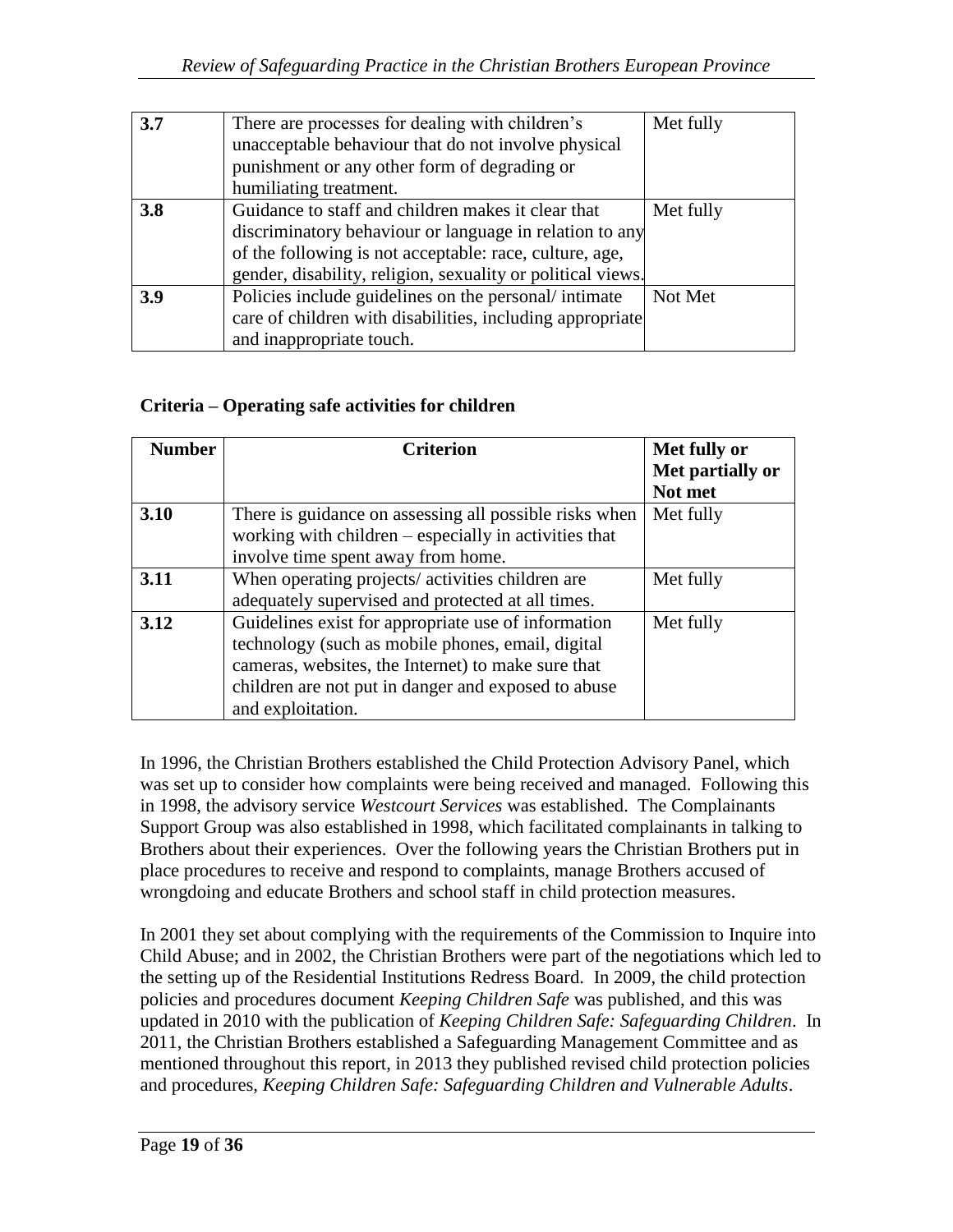The expected behaviour of Brothers in relation to child protection is clearly outlined in *Keeping Children Safe: Safeguarding Children and Vulnerable Adults* (2013). This document clearly mirrors the historically progressive understanding the Christian Brothers have developed of child protection issues. It also reflects the positive attributes of their work and the extensive positive experiences they have of working with young people.

*Procedures herein reflect current Province policy and direction. Language, structure and examples of behaviour borrow heavily from the documents of various jurisdictions, and from the experience of dealing with this issue garnered in recent years.* 

Keeping Children Safe: Safeguarding Children and Vulnerable Adults (p. 2, 2013)

*Keeping Children Safe: Safeguarding Children and Vulnerable Adults* (2013) places significant emphasis on the behaviour required of Province members and staff. Policies and procedures are correctly proactive and instructive.

In relation to Criterion 3.9, the reviewers recognise that *Keeping Children Safe: Safeguarding Children and Vulnerable Adults* (2013) does not draw distinction between children that have and have not a disability. While this is correct and appropriate, the document lacks recognition of the differing needs a child with disability has and how that may impact on child protection requirements. Currently the Christian Brothers do not have ministry with children with disabilities and they have stated that they do not intend to provide dedicated services to children with disabilities in the future. However, within their everyday ministry it in possible that they will engage in some form with children with disabilities, therefore the policy document should reference guidelines on safe care in ministry with these children.

## **Recommendation 6**

**The PLT should consider how to develop appropriate child protection procedures including : codes of behaviour when working with children who have additional needs, including children with disabilities; and how to respond to child protection concerns with this group of children.**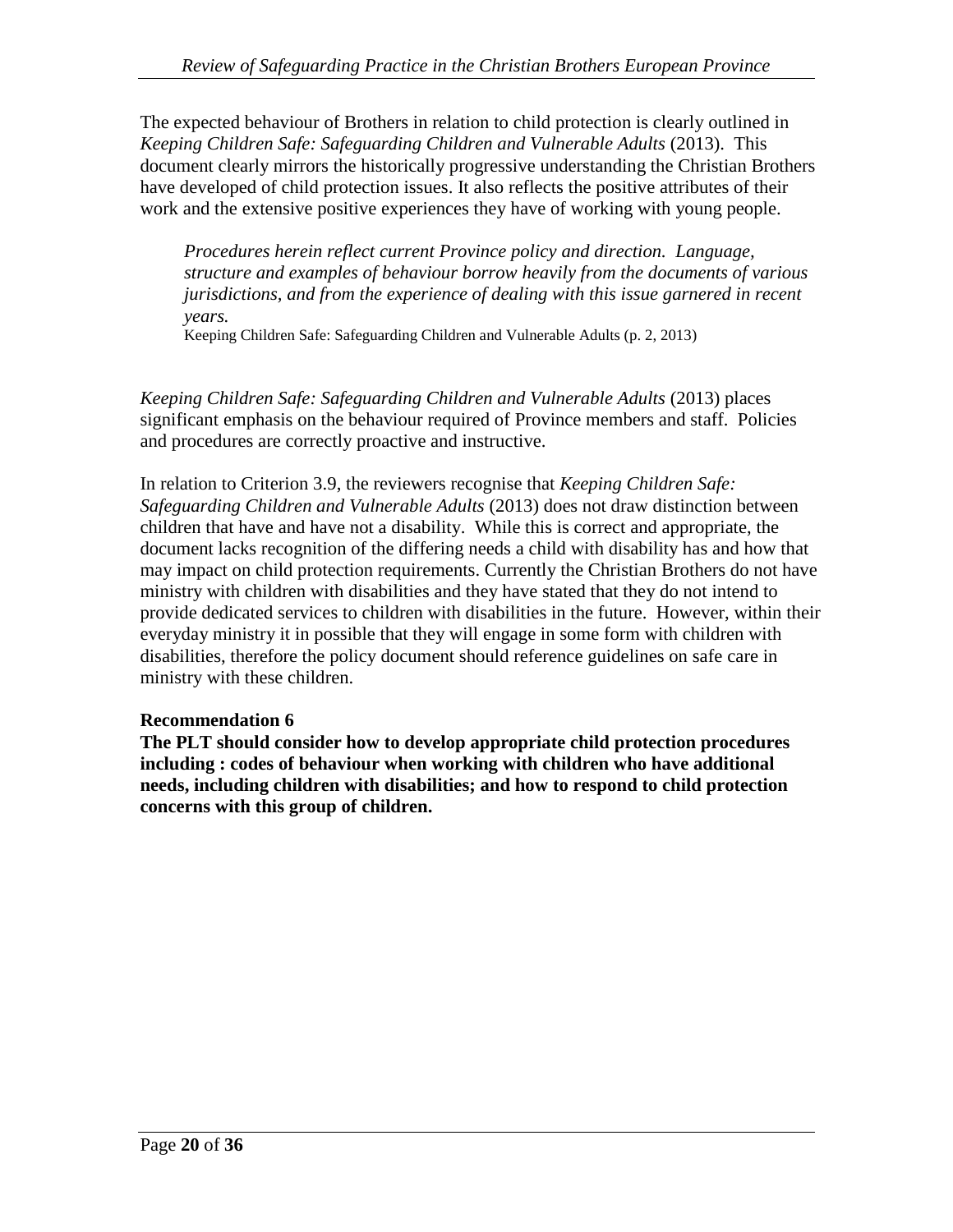#### **Standard 4**

#### *Training and Education*

*All Church personnel should be offered training in child protection to maintain high standards and good practice.*

#### **Criteria**

| <b>Number</b> | <b>Criterion</b>                                         | Met fully or     |
|---------------|----------------------------------------------------------|------------------|
|               |                                                          | Met partially or |
|               |                                                          | Not met          |
| 4.1           | All Church personnel who work with children are          | Met fully        |
|               | inducted into the Church's policy and procedures on      |                  |
|               | child protection when they begin working within          |                  |
|               | Church organisations.                                    |                  |
| 4.2           | Identified Church personnel are provided with            | Met fully        |
|               | appropriate training for keeping children safe with      |                  |
|               | regular opportunities to update their skills and         |                  |
|               | knowledge.                                               |                  |
| 4.3           | Training is provided to those with additional            | Met fully        |
|               | responsibilities such as recruiting and selecting staff, |                  |
|               | dealing with complaints, disciplinary processes,         |                  |
|               | managing risk, acting as designated person.              |                  |
| 4.4           | Training programmes are approved by National Board       | Met fully        |
|               | for Safeguarding Children and updated in line with       |                  |
|               | current legislation, guidance and best practice.         |                  |

This standard provides for the appropriate child protection training of Church personnel who are involved in conducting or overseeing activities with children. They can only safely and confidently perform their role if they have the appropriate and necessary skills which will equip them in understanding and addressing child protection matters.

The reviewers acknowledge that induction takes place for all personnel and is part of the Christian Brothers' policies and procedures. It is also recognised that key personnel charged with coordinating and addressing child protection are trained, competent and confident in their ability to respond to child protection concerns.

The Christian Brothers engaged trainers from the NBSCCCI on a number of occasions in 2011 to provide training on the safeguarding standards to all Brothers. In addition, the Designated Person and Deputy Designated Person regularly attends NBSCCCI training on skills related programmes.

The continued development of professional responses to child protection requires a robust commitment from the Christian Brothers, part of which should be annual refresher training for all personnel, according to identified need. To facilitate this, the Deputy Designated Person should conduct a training needs analysis within the Province and then provide or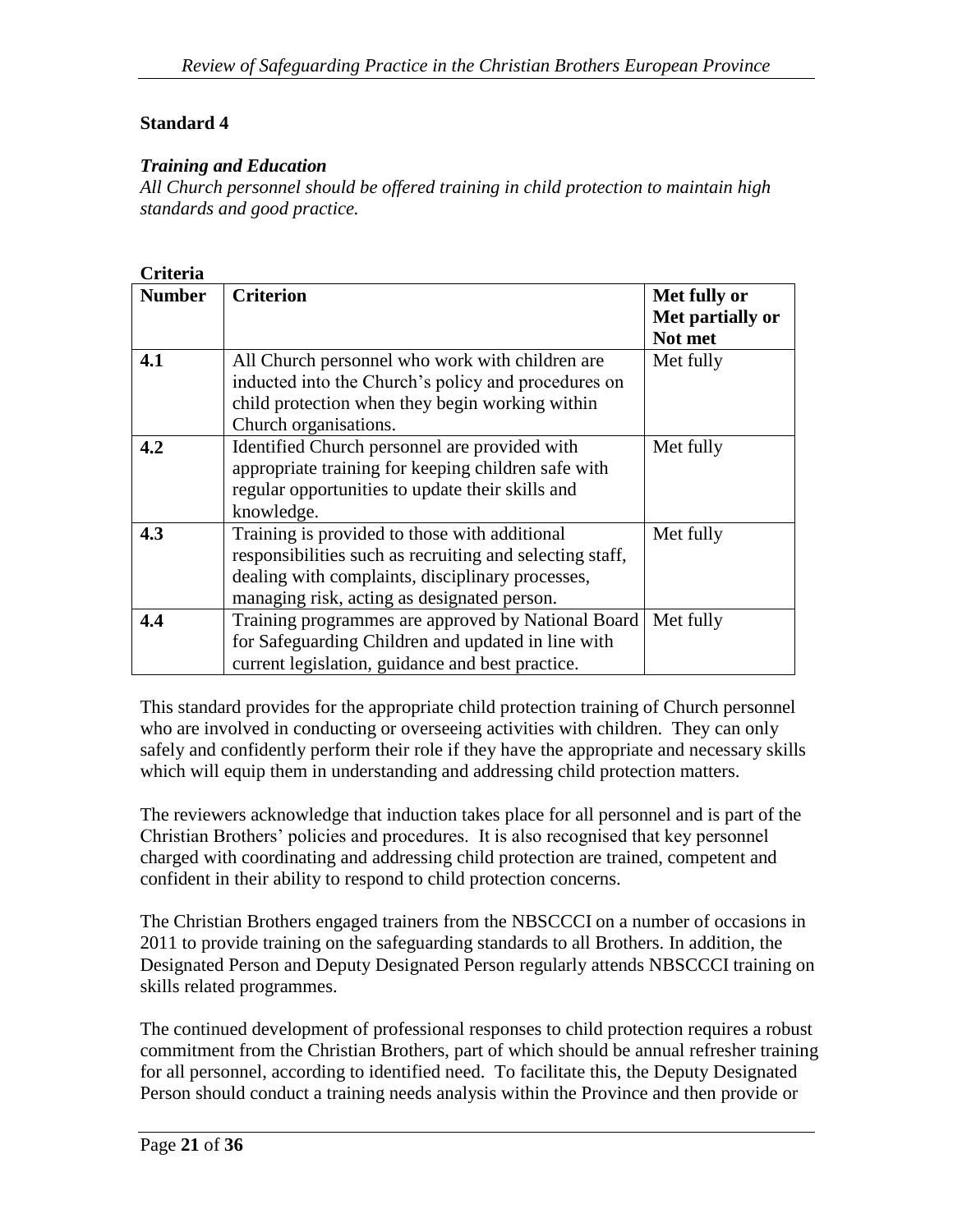organise training to meet the needs identified. On-going training will develop continued and improved awareness of child protection within the Province. Appropriate targeted training will provide those charged with overseeing present and future responses to child protection matters with the additional knowledge and skills required to make progressive interventions in the area.

The Christian Brothers do not have a dedicated safeguarding trainer and the reviewers are concerned that the full implementation of the revised policies and procedures contained within *Keeping Children Safe: Safeguarding Children and Vulnerable Adults* (2013) cannot be achieved in the absence of such a post of responsibility. It is not sufficient to provide Brothers and staff members with the document without detailed training on its contents.

The reviewers recognise that significant training of designated individuals has taken place at a frequency greater than outlined in the policies and procedure document. However, *Keeping Children Safe: Safeguarding Children and Vulnerable Adults (2013)* is not simply a procedural document; it is also a statement of commitment and intent and its introduction provides a real opportunity to develop child safeguarding awareness and competence across the Province.

## **Recommendation 7**

**The PLT should identify an appropriate person to undertake the Training the Trainers course provided by NBSCCCI and following registration the trainer would deliver programmes as appropriate on a regular basis to all Christian Brothers.**

## **Recommendation 8**

**The Deputy Designated Person should conduct a training needs analysis, based on the needs of the Christian Brothers and the requirements of their ministries.**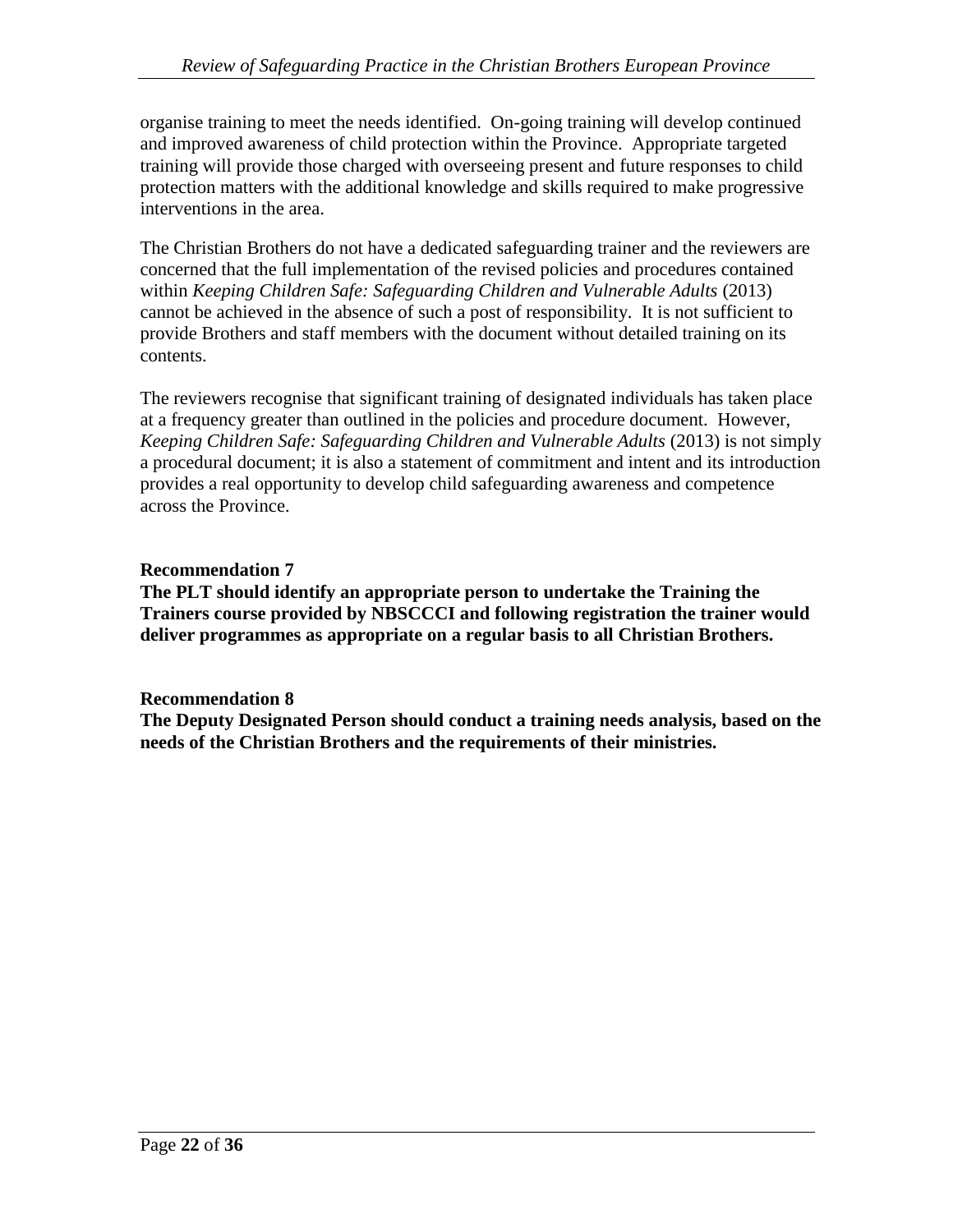#### **Standard 5**

#### *Communicating the Church's Safeguarding Message*

*This standard requires that the Church's safeguarding policies and procedures be successfully communicated to Church personnel and parishioners (including children). This can be achieved through the prominent display of the Church policy, making children aware of their right to speak out and knowing who to speak to, having the Designated Person's contact details clearly visible, ensuring Church personnel have access to contact details for child protection services, having good working relationships with statutory child protection agencies and developing a communication plan which reflects the Church's commitment to transparency.*

| Criteria      |                                                        |                  |
|---------------|--------------------------------------------------------|------------------|
| <b>Number</b> | <b>Criterion</b>                                       | Met fully or     |
|               |                                                        | Met partially or |
|               |                                                        | Not met          |
| 5.1           | The child protection policy is openly displayed and    | Met fully        |
|               | available to everyone.                                 |                  |
| 5.2           | Children are made aware of their right to be safe from | Met partially    |
|               | abuse and who to speak to if they have concerns.       |                  |
| 5.3           | Everyone in Church organisations knows who the         | Met fully        |
|               | designated person is and how to contact them.          |                  |
| 5.4           | Church personnel are provided with contact details of  | Met fully        |
|               | local child protection services, such as Health and    |                  |
|               | Social Care Trusts / Health Service Executive, PSNI,   |                  |
|               | An Garda Síochána, telephone help lines and the        |                  |
|               | designated person.                                     |                  |
| 5.5           | Church organisations establish links with statutory    | Met fully        |
|               | child protection agencies to develop good working      |                  |
|               | relationships in order to keep children safe.          |                  |
| 5.6           | Church organisations at diocesan and religious order   | Met fully        |
|               | level have an established communications policy        |                  |
|               | which reflects a commitment to transparency and        |                  |
|               | openness.                                              |                  |

The *Keeping Children Safe* policy document is written for an adult readership and needs to be supplemented by leaflets etc. about safeguarding which are child/young person friendly.

The clarity and comprehensiveness of *Keeping Children Safe: Safeguarding Children and Vulnerable Adults* (2013) are commended by the reviewers. The document is appropriately instructional and informative when addressing the complex issue of child abuse prevention. Information regarding Safeguarding, including contact details for the Designated Person and the civil authorities and the safeguarding document, *Keeping*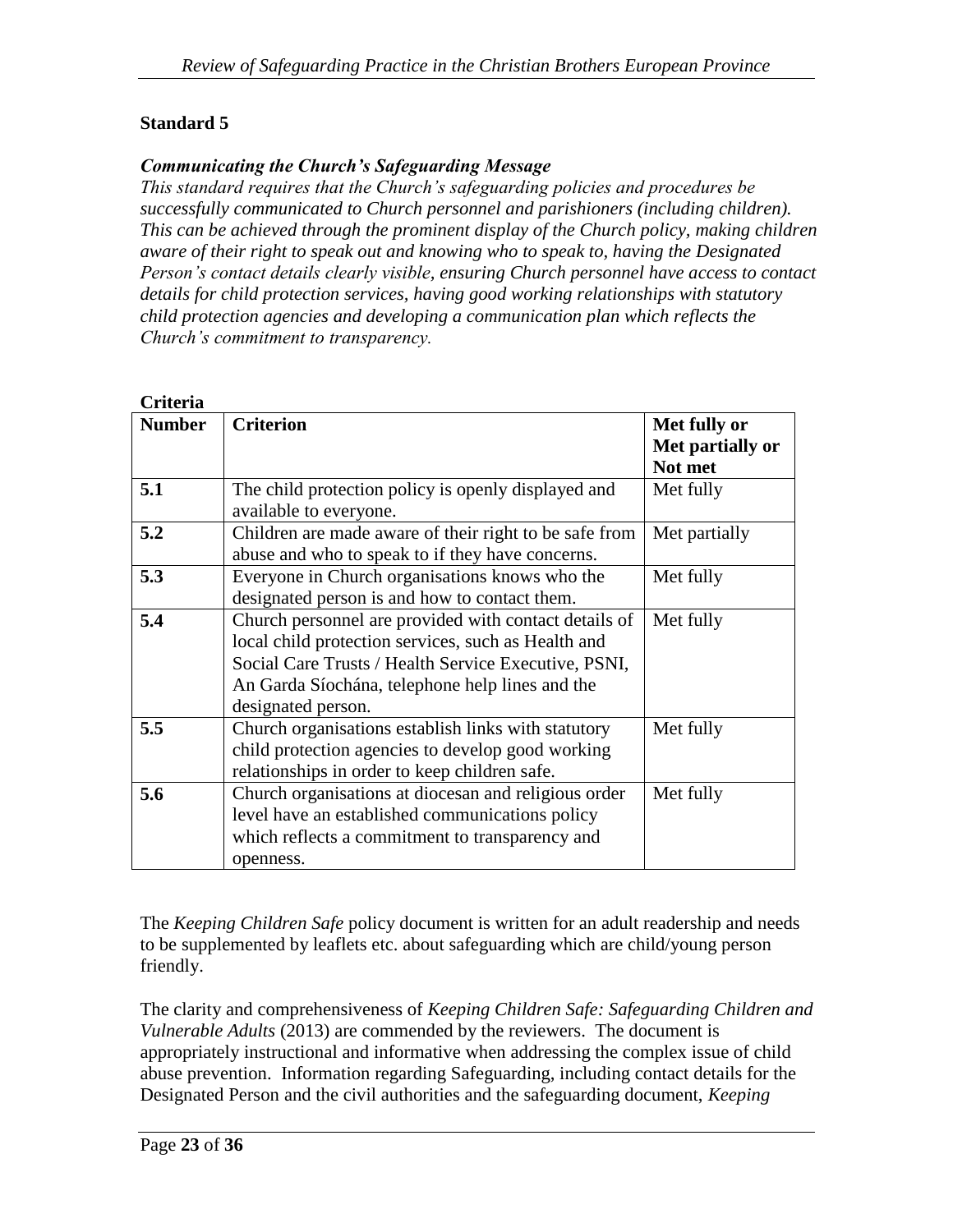*Children Safe: Safeguarding Children and Vulnerable Adults* (2013) is located on the Province website [www.edmundrice.eu](http://www.edmundrice.eu/) and on the international website [www.edmundrice.net](http://www.edmundrice.net/)

#### **Recommendation 9**

**The Designated Person should ensure that all ministries with children and young people develop child friendly leaflets and posters advising of the Province's safeguarding policies and how to report a concern.**

Within the document *Keeping Children Safe: Safeguarding Children and Vulnerable Adults* (2013) emphasis is placed on the Christian Brothers' response to child abuse concerns, rather than on informing individuals about how to make a complaint. This perhaps mirrors the current position of the Christian Brothers, where priority is given to providing an appropriate and correct response. Complainants who make a direct approach are always met in person and provided with pastoral support.

In recent years the majority of contact the Christian Brothers have had with victims of abuse is through the victim's legal representatives. Complaints which come from other sources and organisations are passed to the Designated Person within the Province.

The Christian Brothers have developed extensive and positive working relationships with the statutory agencies. This was confirmed by An Garda Síochána and the HSE.

*Over the past couple of years the Congregations current child protection designated officer has established a good working rapport with the HSE and appears willing in accepting advice on child protection – monitoring issues.* (Report on Findings of HSE Monitoring Visits to Christian Brothers Communities 2012)

When contacted, the Health Services Executive and An Garda Síochána expressed confidence in the interagency relationships developed with the Christian Brothers.

Worthy of specific mention is the Christian Brothers' *Whistle Blowing Policy* which is contained within *Keeping Children Safe: Safeguarding Children and Vulnerable Adults*  (2013). The reviewers were impressed with the unambiguous language and clear direction which the policy outlines. It was felt that the expectation and intent contained in the policy is indicative of the Christian Brothers' determination to learn from past mistakes and prevent any further occurrences of sexually abusive behaviour.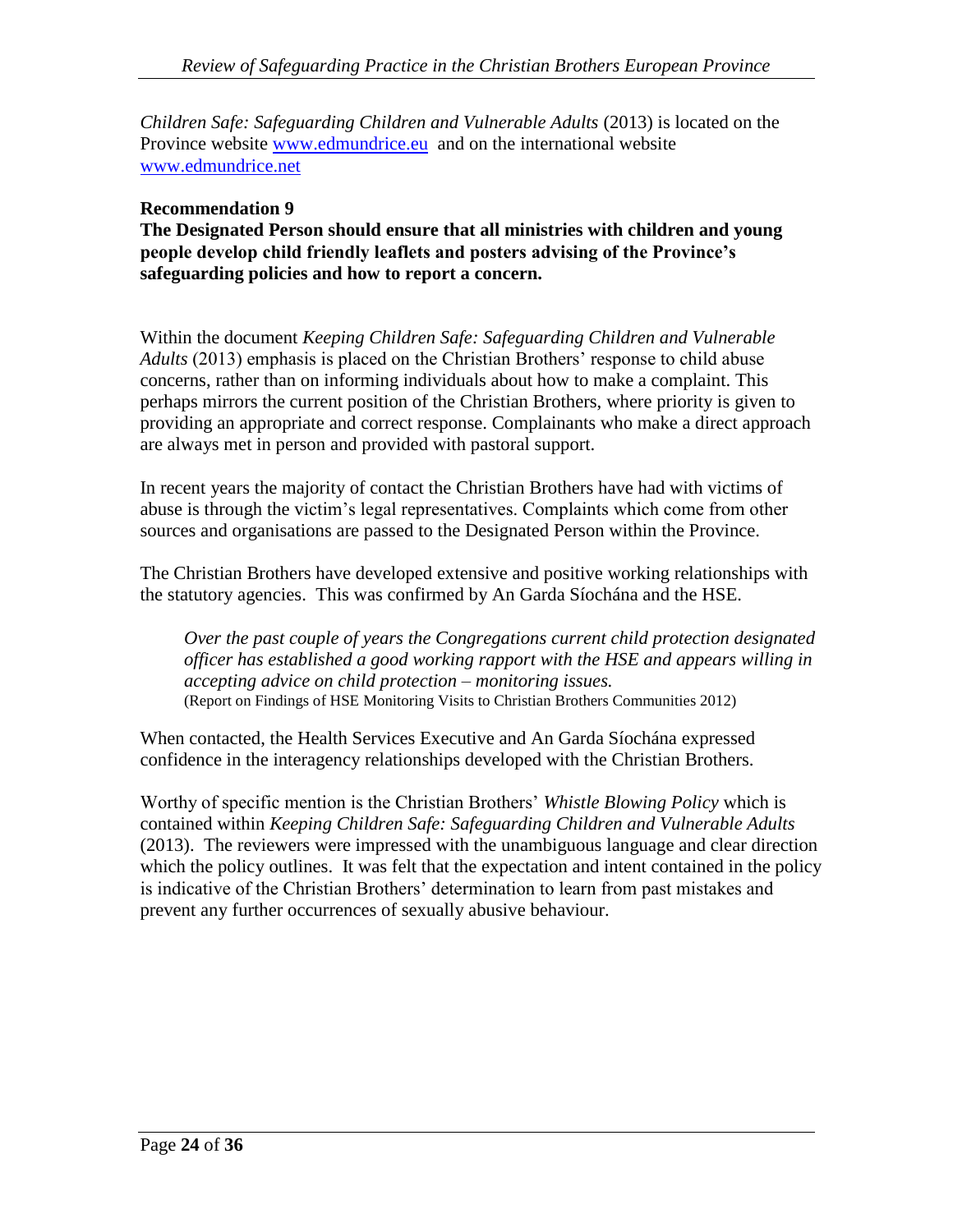#### **Standard 6**

#### *Access to Advice and Support*

*Those who have suffered child abuse should receive a compassionate and just response and should be offered appropriate pastoral care to rebuild their lives.*

*Those who have harmed others should be helped to face up to the reality of abuse, as well as being assisted in healing.*

#### **Criteria**

| <b>Number</b> | <b>Criterion</b>                                                    | Met fully or     |
|---------------|---------------------------------------------------------------------|------------------|
|               |                                                                     | Met partially or |
|               |                                                                     | Not met          |
| 6.1           | Church personnel with special responsibilities for                  | Met fully        |
|               | keeping children safe have access to specialist advice,             |                  |
|               | support and information on child protection.                        |                  |
| 6.2           | Contacts are established at a national and/or local                 | Met fully        |
|               | level with the relevant child protection/welfare                    |                  |
|               | agencies and help lines that can provide information,               |                  |
|               | support and assistance to children and Church                       |                  |
|               | personnel.                                                          |                  |
| 6.3           | There is guidance on how to respond to and support a                | Met fully        |
|               | child who is suspected to have been abused whether                  |                  |
|               | that abuse is by someone within the Church or in the                |                  |
|               | community, including family members or peers.                       |                  |
| 6.4           | Information is provided to those who have experienced Met partially |                  |
|               | abuse on how to seek support.                                       |                  |
| 6.5           | Appropriate support is provided to those who have                   | Met fully        |
|               | perpetrated abuse to help them to face up to the reality            |                  |
|               | of abuse as well as to promote healing in a manner                  |                  |
|               | which does not compromise children's safety.                        |                  |

This standard incorporates the necessary awareness of what constitutes an appropriate response to the needs of the victim and of the effective provision of evaluation, monitoring and rehabilitative services to the perpetrators of abuse.

Reference has been made above to the current and historical response the Christian Brothers have made towards identifiable victims. The recommendation has already been made that a move towards direct contact with victims, where appropriate, would be beneficial in providing details about the allegation and circumstances of the alleged abuse. It is recommended that this role is distinct and separate from the Designated Person. This person's role would be to proactively engage with the victim and would significantly enhance the Christian Brother's response to victims. The reviewers suggest that this direct contact with victims can be conducted in parallel to the services provided by *Towards Healing* and where appropriate, legal, and compensatory processes.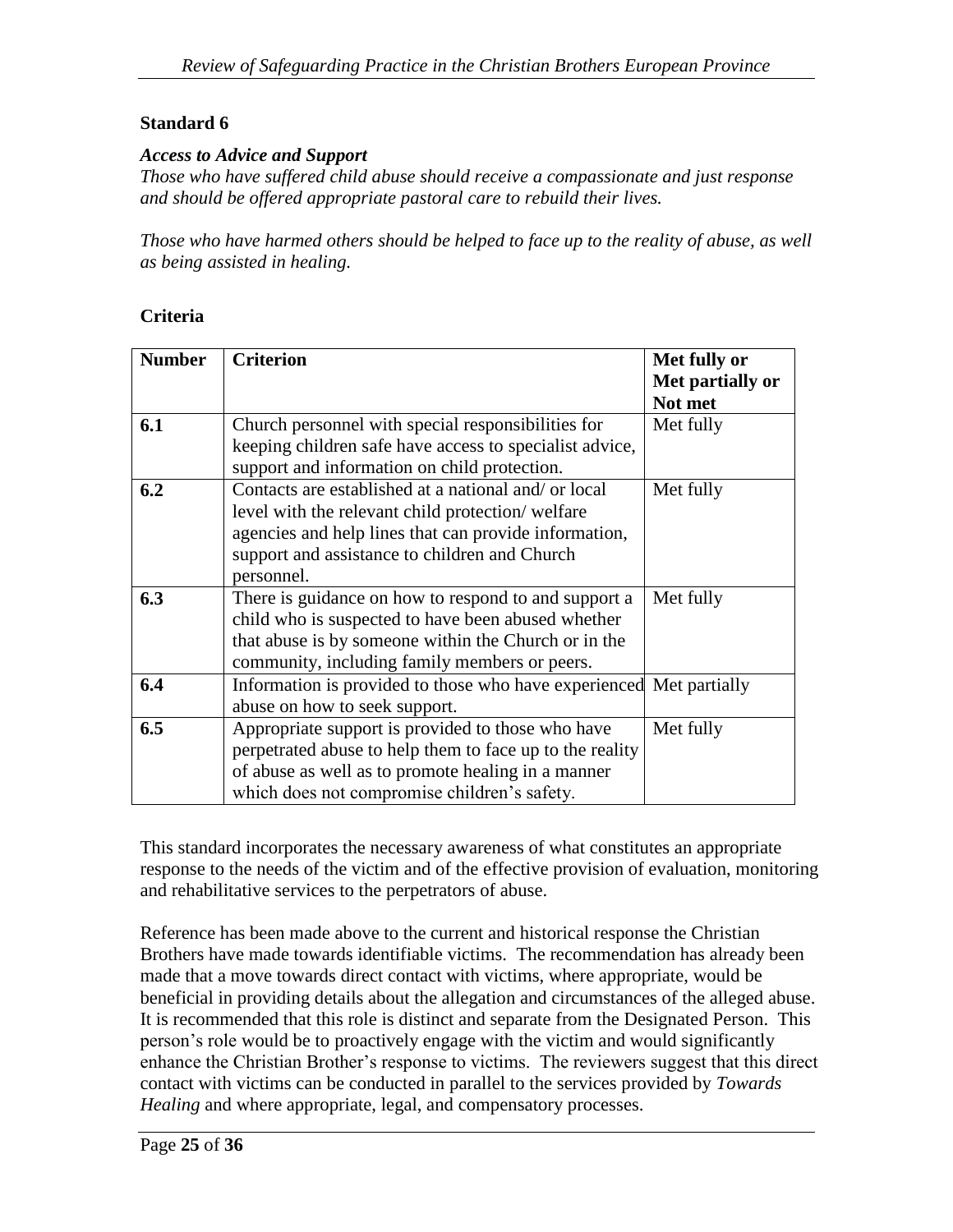The earlier *Westcourt Services* provided by the Christian Brothers to complainants appeared to offer a more healing and pastoral response to complainants. While the reviewers were not able to examine that service which is now closed, the literature provided about it demonstrated a real commitment to reach out to victims of abuse. The reviewers recognise that the numbers who approached *Westcourt Services* were small in comparison to the numbers of complainants who came forward in person and not through a legal adviser, making that type and level of service possible and manageable. The information provided on *Westcourt Services* by the Christian Brothers states:

*The Westcourt Services consisted of a small staff of qualified professionals with secretarial assistance to support them. These staff took responsibility for making contact with complainants, for filing all complaints and for advising complainants on how to proceed with their complaint. The Director and Assistant Director took statements from complainants, made them aware of their rights, and where appropriate encouraged them to make a statement to the Gardaí. The Westcourt staff also provided complainants with the names and phone numbers of Gardaí in different locations who had been assigned to this kind of work; and on occasion, accompanied complainants to the Garda station to facilitate them in making their statement. The Westcourt staff also met with all of the Brothers who were the subject of a complaint. They presented each Brother with the details of the complaint, and recorded his response. They also met with each Provincial Council on a monthly basis in order to apprise the Provincial Councils of the current state of affairs, and to offer their opinions and advice on how certain issues should be dealt with. They also made the Provincial Councils aware of requests from complainants for a personal meeting with Congregation authorities.*

Other historical advice and support provided to complainants was by way of the Province paying for counselling services provided by qualified counsellors who were chosen by the complainants themselves. Another dimension of the pastoral outreach of the Province was the establishment of the Pastoral Services initiative. The operation of this initiative was overseen by a Brother and a lay person whose brief it was to provide financial aid for those complainants who were in real financial distress. This financial aid was offered without conditions. It was given on the basis of need and without prejudice to any course of action the complainant was contemplating in the light of the abuse he/she had experienced.

The other support service that was offered in the past was a Complainants Support Group. Most counselling is now offered through *Towards Healing*. Other support services are also offered by *Towards Healing* and directly by the European Province.

The reviewers believe that the Christian Brothers should consider reviewing their response to victims, notwithstanding the demands of legal processes, initiated by complainants. The reviewers recognise that moving from a litigious relationship to being able to offer a pastoral response can only happen with the consent of the complainant. However, the Christian Brothers should research how this might be achieved and in consultation with victims/victim groups, develop a strategy which sets out the support options for complainants.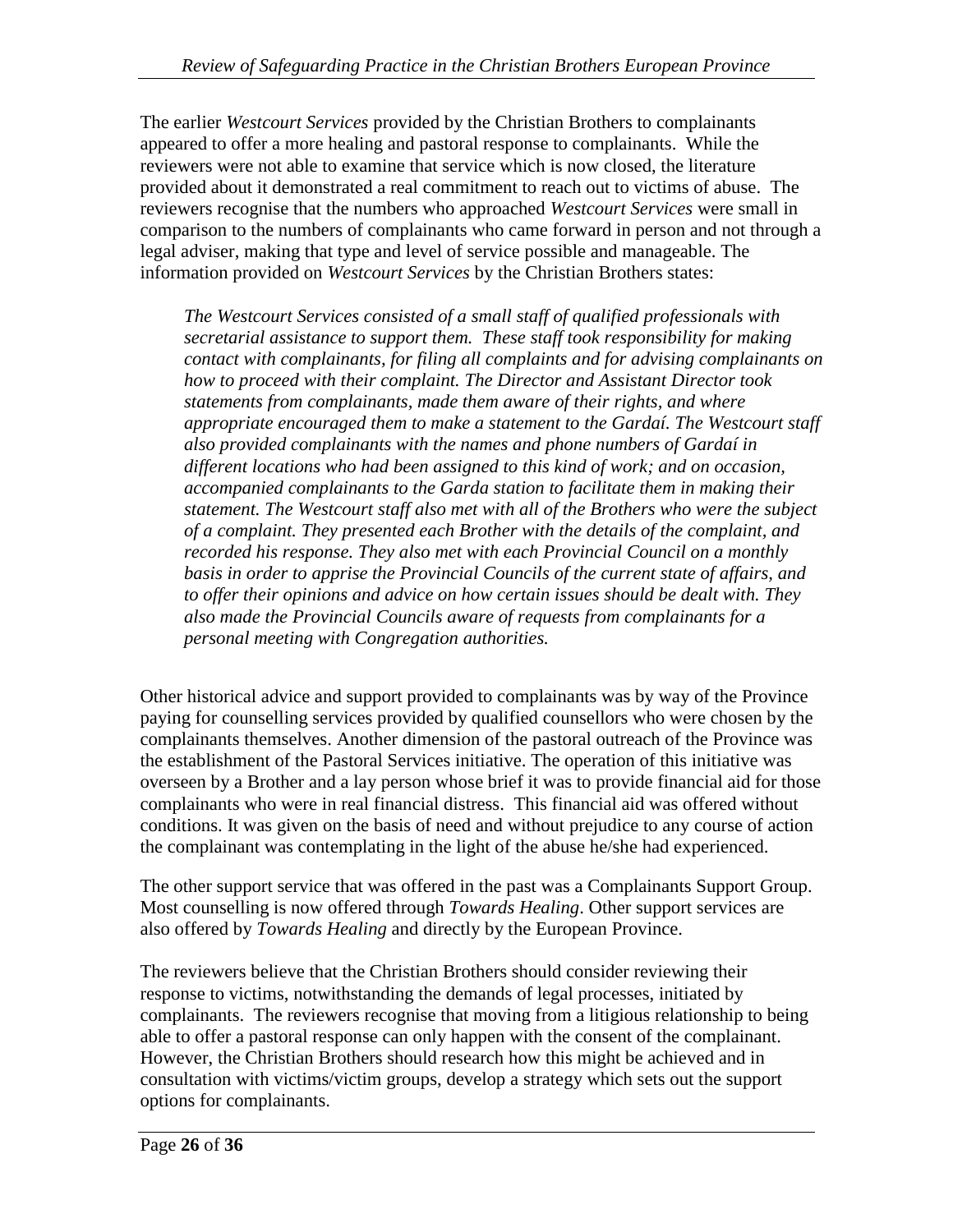With reference to Criterion 6.4, information is provided to some victims on how to access support. However, the provision of this information is not systematic and part of an automatic procedure. From reading the files it is unclear why information on support services was offered to some victims and not others.

The reviewers recognise that the Christian Brothers provide financial support to *Towards Healing* and have given a commitment to continue to do so for the foreseeable future. However, they do not always advise all alleged victims of the service. The sharing of this information can be done directly, through media such as the internet and details on the *Keeping Children Safe* pamphlet or, where appropriate, through the complainant's legal or support representative.

#### **Recommendation 10 The PLT should develop a victim support strategy and publish this on their website and also through printed information leaflets.**

The Christian Brothers are definitive in their response to a Brother that has engaged in sexually abusive behaviour.

*A Member found to have abused a minor or vulnerable adult would not be allowed to function in any ministry associated with minors or in any Church related pubic ministry under the auspices of a Bishop, or in any work involving minors and vulnerable adults.* 

Keeping Children Safe: Safeguarding Children and Vulnerable Adults (p. 14, 2013)

The policy of the Christian Brothers is to remove a Brother from ministry when an allegation is made against him. Those Brothers who had an allegation made against them and continue to be members of the Province, live in community houses supported by their peers and supervised by the Community Leader in accordance with written guidance contained in the *Keeping Children Safe* document. All Brothers about whom there are child safeguarding concerns have been met by a member of the Province Leadership Team (PLT) and/or the Designated Officers.

The Christian Brothers *Keeping Children Safe* document states very clearly the supervision and care requirements of Brothers about whom an allegation has been received. It provides comprehensive procedures on the psychological and behavioural care of the individual and along with that, incorporates the need for evaluation and monitoring into personalised Safety and Care plans. Brothers on a Safety or Care plan will normally undergo a behaviour risk assessment to determine their potential risk of recidivism. They have also given a commitment to cooperate and engage with all interventions as recommended by the professional involved in their assessment.

With reference to Criterion 6.5, the reviewers recognise the community support and pastoral care provided by the Christian Brothers to their peers who have allegations and are subject of care plans.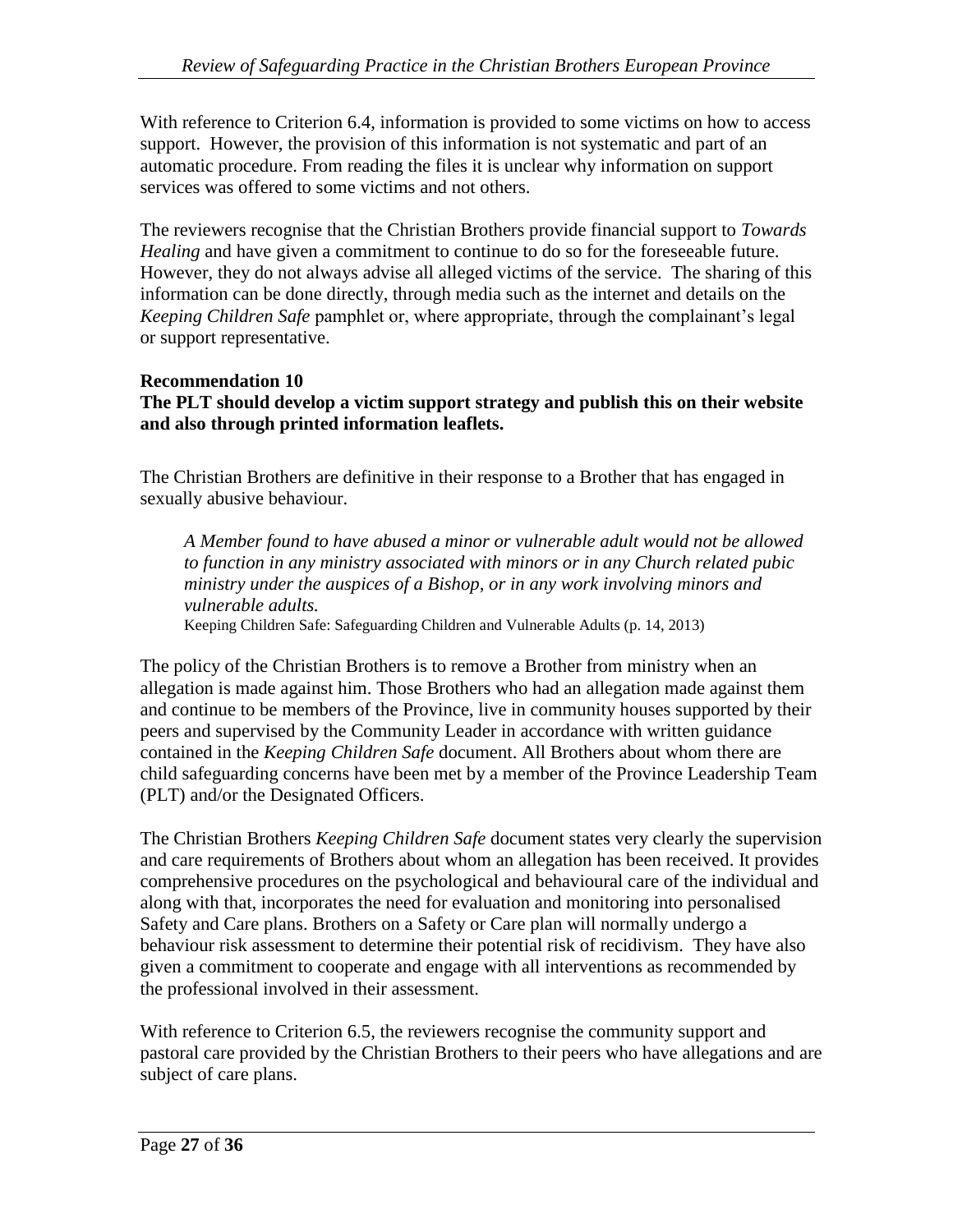## **Recommendation 11**

#### **The Designated Person should identify professional specialist services which can provide assessment and therapeutic services to individuals who have engaged in sexually harmful behaviour. A directory of professional services should be compiled and be available for future use.**

The reviewers are aware that the monitoring of Brothers who have engaged in sexual abuse, or had allegations made against them is carried out by the Designated Person. He has support from the Deputy Designated Person, the Provincial Leadership Team and the Safeguarding Management Committee. The practical monitoring of the men is conducted by the community leaders. There is a clear protocol developed for the community leaders and the communities where the Brothers reside so that appropriate information is shared and to ensure that management of risk remains a priority.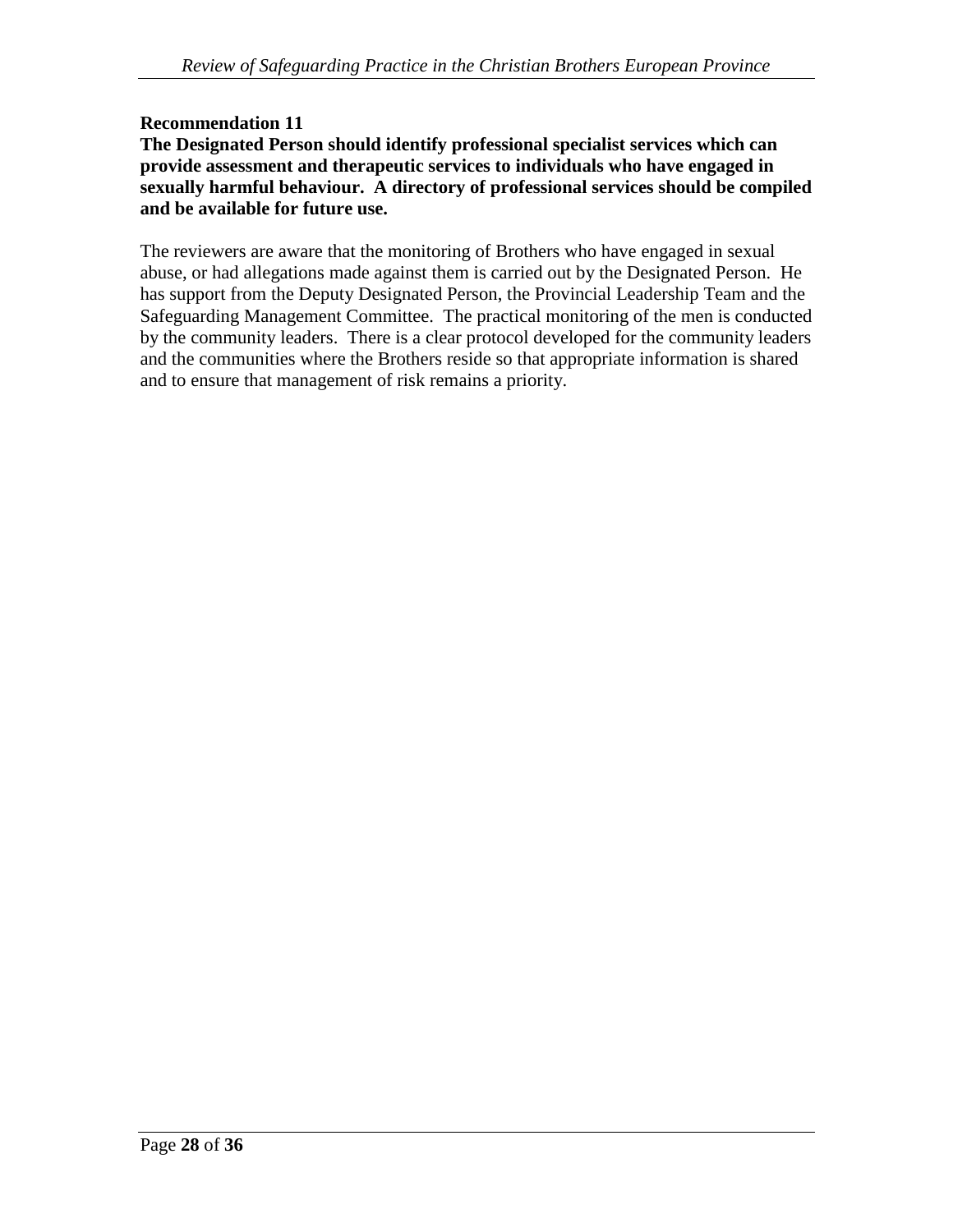#### **Standard 7**

#### *Implementing and Monitoring Standards*

*Standard 7 outlines the need to develop a plan of action, which monitors the effectiveness of the steps being taken to keep children safe. This is achieved through making a written plan, having the human and financial resources available, monitoring compliance and ensuring all allegations and suspicions are recorded and stored securely.*

| Criteria      |                                                                                                                                                                               |                                             |
|---------------|-------------------------------------------------------------------------------------------------------------------------------------------------------------------------------|---------------------------------------------|
| <b>Number</b> | <b>Criterion</b>                                                                                                                                                              | Met fully or<br>Met partially or<br>Not met |
| 7.1           | There is a written plan showing what steps will be<br>taken to keep children safe, who is responsible for<br>implementing these measures and when these will be<br>completed. | Met partially                               |
| 7.2           | The human or financial resources necessary for<br>implementing the plan are made available.                                                                                   | Met fully                                   |
| 7.3           | Arrangements are in place to monitor compliance with Met partially<br>child protection policies and procedures.                                                               |                                             |
| 7.4           | Processes are in place to ask parishioners (children and Not applicable<br>parents/ carers) about their views on policies and<br>practices for keeping children safe.         |                                             |
| 7.5           | All incidents, allegations/suspicions of abuse are<br>recorded and stored securely.                                                                                           | Met fully                                   |

The PLT and the Safeguarding Management Committee (SMC) incorporating the Designated and Deputy Designated Persons are pivotal to the adherence to the seven standards, including the implementation and monitoring of safeguarding practices within the Christian Brothers. The SMC was set up in 2011 and meets monthly.

It is evident that safeguarding is a prominent issue within the Christian Brothers, and specifically among the SMC. *Keeping Children Safe: Safeguarding Children and Vulnerable Adults* (2013) is the official policy and procedures document addressing child protection within the Province. It was reviewed by civil and canonical legal advisers and is to be reviewed by the Health Services Executive for compliance with the national *Children First* guidance document.

It is also clear that significant work has been carried out to place safeguarding as a priority issue within the Christian Brothers in Ireland. It is now time to develop a future strategy to ensure that the momentum is not lost and that the good practice continues.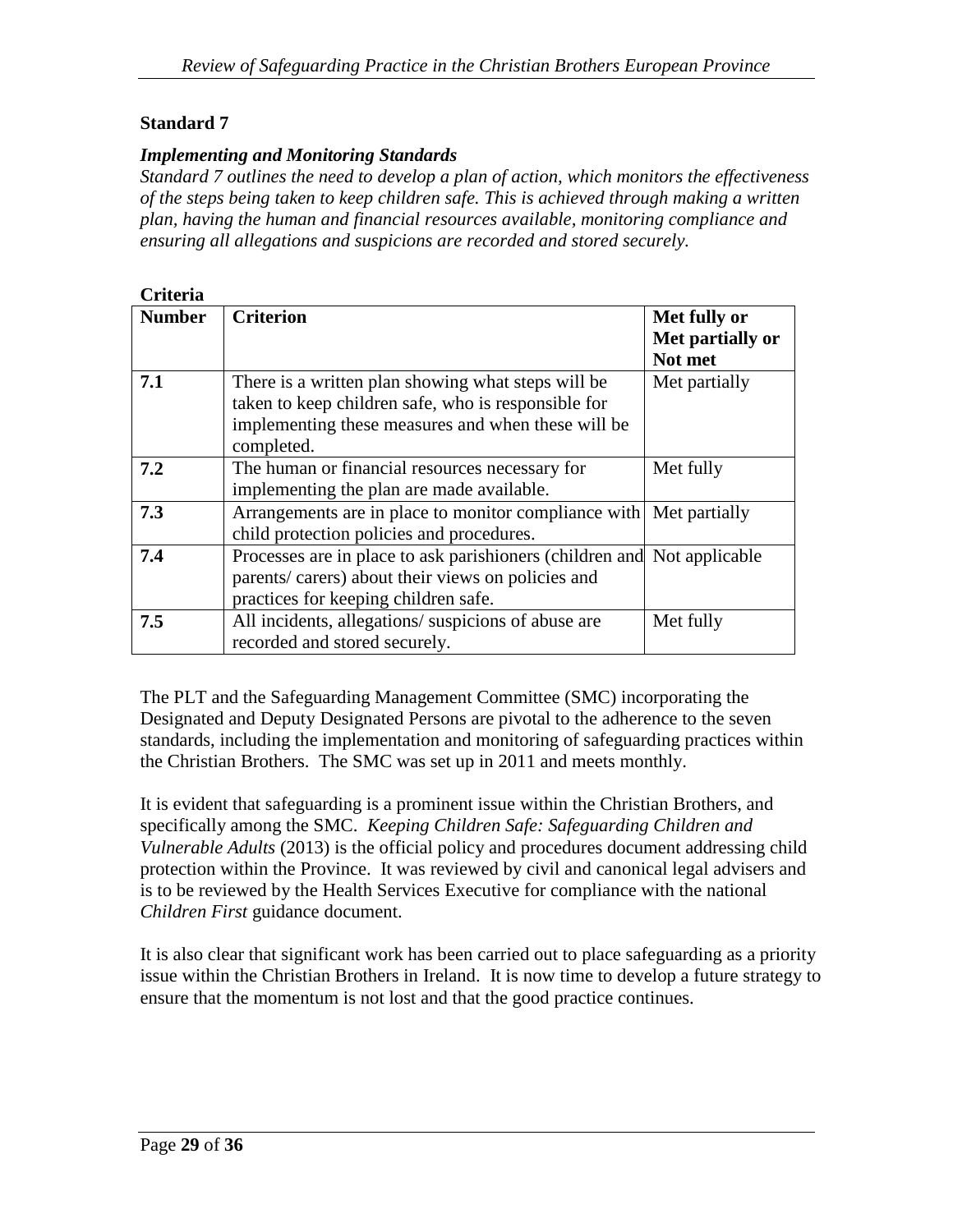## **Recommendation 12:**

**In order to develop a more strategic approach, the PLT should now develop a threeyear safeguarding plan, incorporating all aspects of the safeguarding project and indicating the priority in which actions will be taken forward.** 

In relation to Criterion 7.2 the reviewers have been assured that all financial resources will be made available.

In relation to Criterion 7.3, it is commended that the PLT regularly review safeguarding and that it is regularly an agenda item on their meetings. However under NBSCCCI safeguarding standards there is a requirement for an internal annual audit to be completed and acted upon so that there is constant vigilance on all aspects of safeguarding.

In fulfilling their role with the Christian Brothers, the reviewers noted the apology from the Congregational Leader (1997), the apology issued to national and international media (1998), the media statement in response to the Ryan Commission (2009) and a letter from the Congregational Leader in response to the Ryan Commission (2009). In all of these documents unequivocal regret, shame and awareness of the harm caused to victims is articulated. Sentiment was expressed by Brothers who had not engaged in wrongdoing but who accepted a level of responsibility as part of their own the *sinful past*. The documents reflect how behaviour of those that sexually abused children had a profound, long lasting effect on those who had not.

*While we come to terms with aspects of our sinful past, we also pay tribute to the many who worked selflessly and with commitment for young people throughout the life of the various institutions that have featured in the Report. That they are tarred with the same brush of shame is grossly unfair and unjust.*  Letter from the Congregational Leader in Response to the Ryan Commission, 2009

This acceptance of historical responsibility was reflected in discussions with members of the Christian Brothers. The reviewers found, without exception, a determination among the Brothers not to repeat the mistakes of the past and a commitment to prevent child abuse.

We are committed to the protection of children and to creating safe environments at *all of our ministry sites and in all of our communities. As Christian Brothers, the sexual abuse of minors is abhorrent to us. We share in the anger and anguish expressed by many Catholics and others in our society regarding all forms of abuse, including sexual abuse. Thus we are committed to the prevention of any occurrences of abusive behaviour. We also want to reach out to victims/survivors. Abusive behaviour will not be tolerated. We will do all in our power to prevent future abuse.* Keeping Children Safe: Safeguarding Children and Vulnerable Adults (2013)

The reviewers concluded that there is no complacency within the Christian Brothers regarding child protection. The development of *Keeping Children Safe: Safeguarding Children and Vulnerable Adults* (2013) and the commitment to practically implement all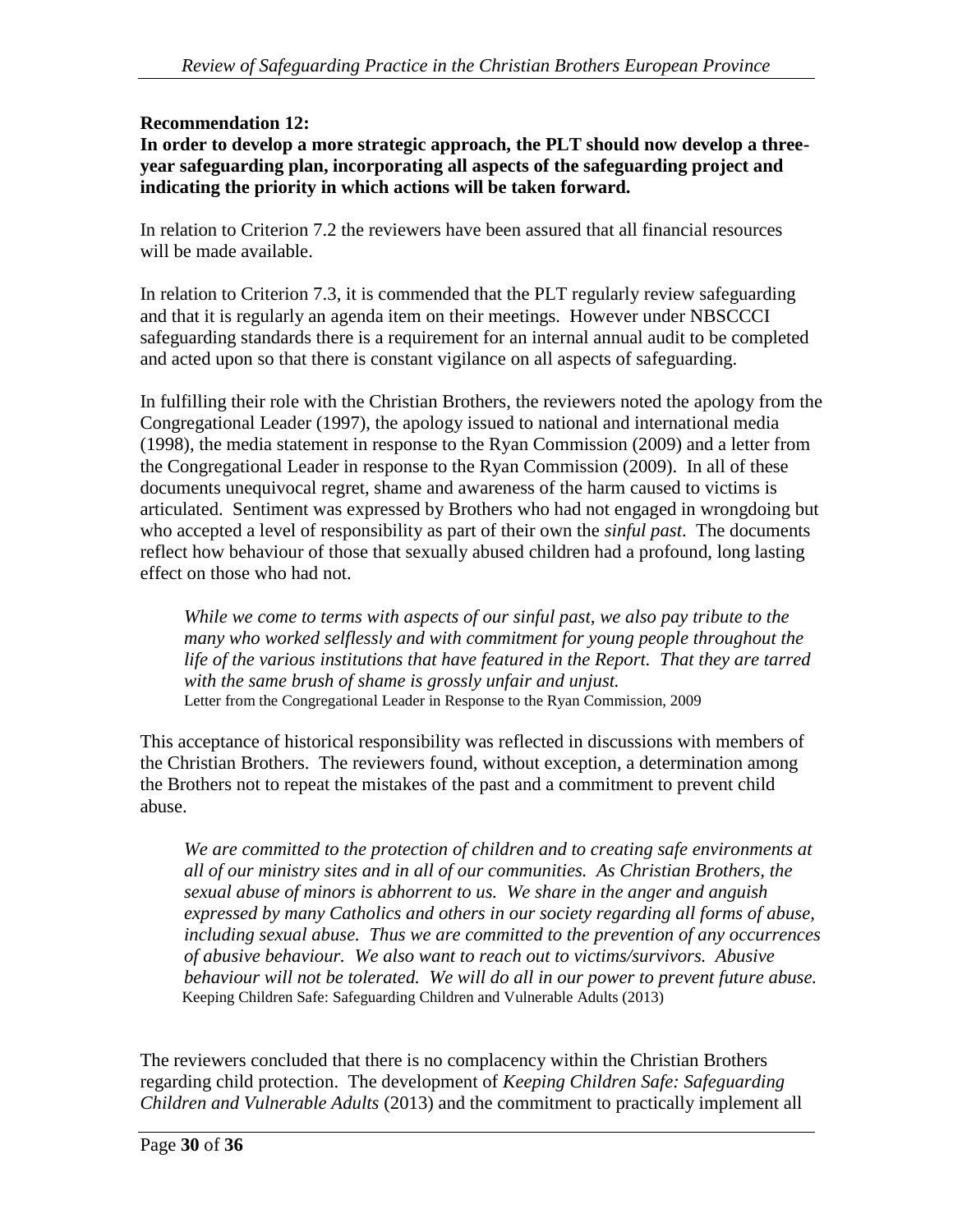elements contained within the document, is indicative of their resolve to incorporate safeguarding into their ministries.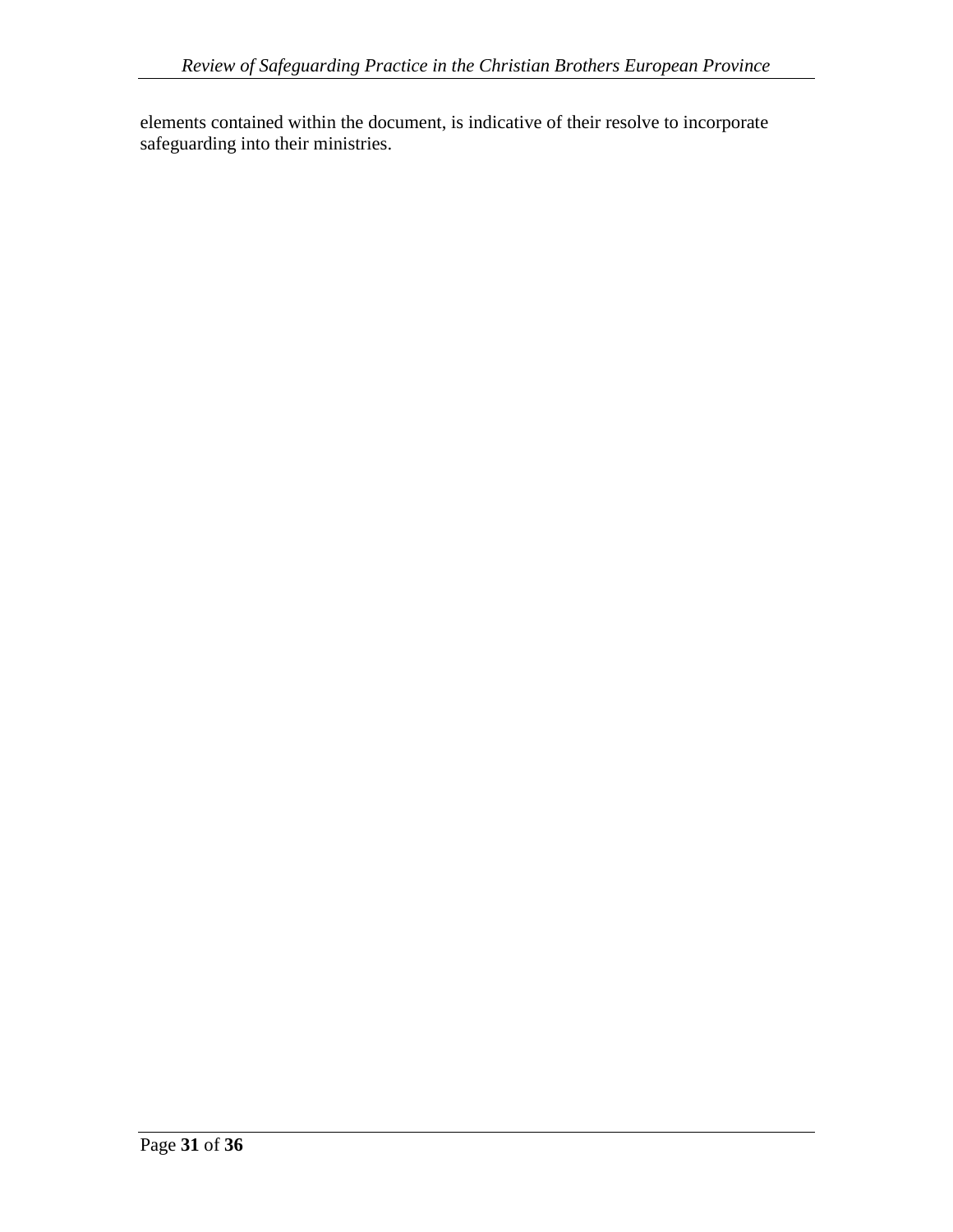## **Recommendations**

#### **Recommendation 1**

**The Province Leadership Team (PLT) ensures that a complaints procedure is developed which deals with unacceptable behaviour not of a child abuse nature and that, as part of this procedure a child focused complaints procedure is written and incorporated into the Province's safeguarding policy and procedures.**

#### **Recommendation 2**

**The Designated Person should restructure all of the current files relating to living Brothers in a safeguarding format using the NBSCCCI template. The Designated Person should change recording processes to reflect the requirements of the safeguarding standards to primarily set out the safeguarding actions taken.**

#### **Recommendation 3**

**The Province Leader must ensure that a decision to step a Brother aside from ministry must be followed up with a written precept outlining the reason for removal from ministry with details of restrictions. This then needs to be followed with preliminary investigation, under Church Procedures following completion of the civil inquiries.** 

#### **Recommendation 4**

**The Designated Person should consider offering counselling and pastoral support, via their legal adviser, upon receipt of a claim by the Christian Brothers.** 

#### **Recommendation 5**

**The PLT should consider providing a range of support services through having a support person available to victims, if required.** 

#### **Recommendation 6**

**The PLT should consider how to develop appropriate child protection procedures including : codes of behaviour when working with children who have additional needs, including children with disabilities; and how to respond to child protection concerns with this group of children.** 

#### **Recommendation 7**

**The PLT should identify an appropriate person to undertake the Training the Trainers course provided by NBSCCCI and following registration the trainer would deliver programmes as appropriate on a regular basis to all Christian Brothers.**

#### **Recommendation 8**

**The Deputy Designated Person should conduct a training needs analysis, based on the needs of the Christian Brothers and the requirements of their ministries.**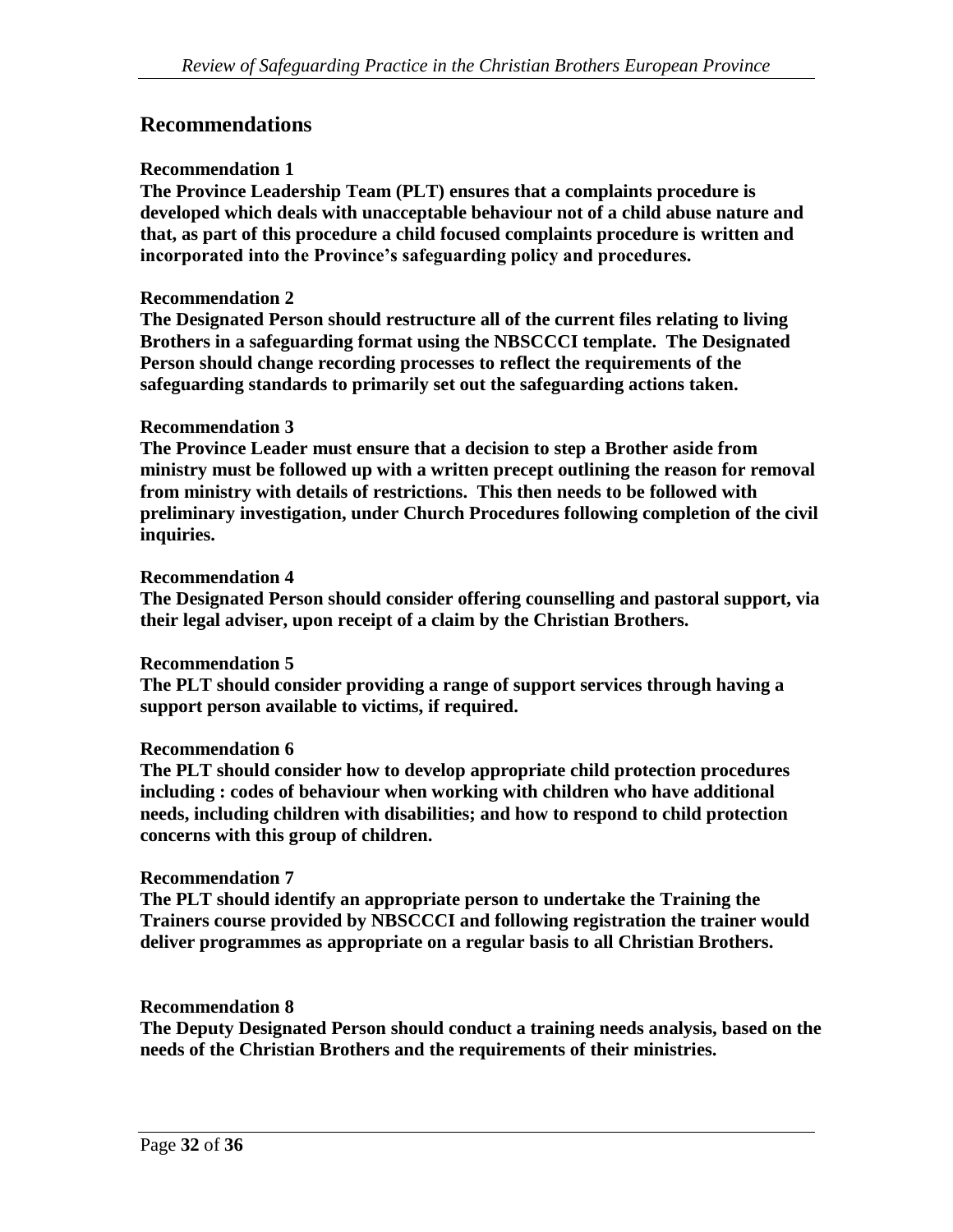#### **Recommendation 9**

**The Designated Person should ensure that all ministries with children and young people develop child friendly leaflets and posters advising of the Province's safeguarding policies and how to report a concern.**

#### **Recommendation 10**

**The PLT should develop a victim support strategy and publish this on their website and also through printed information leaflets.** 

#### **Recommendation 11**

**The Designated Person should identify professional specialist services which can provide assessment and therapeutic services to individuals who have engaged in sexually harmful behaviour. A directory of professional services should be compiled and be available for future use.** 

#### **Recommendation 12:**

**In order to develop a more strategic approach, the PLT should now develop a threeyear safeguarding plan, incorporating all aspects of the safeguarding project and indicating the priority in which actions will be taken forward.**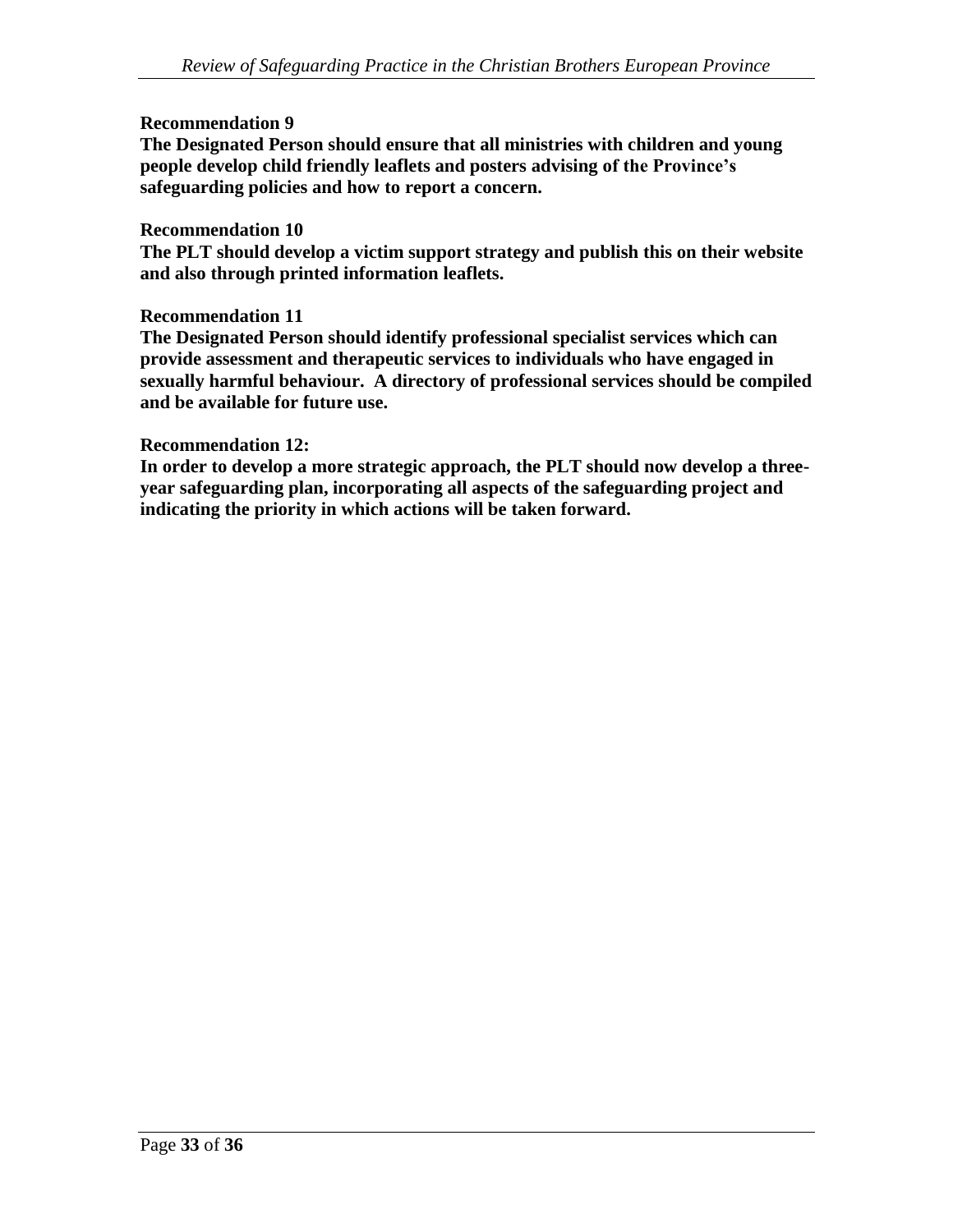## **Review of Safeguarding in the Catholic Church in Ireland**

#### **Terms of Reference**

(which should be read in conjunction with the accompanying Notes)

1. To ascertain the full extent of all complaints or allegations, knowledge, suspicions or concerns of child sexual abuse, made to the Diocese/Congregation by individuals or by the Civil Authorities in the period  $1<sup>st</sup>$  January 1975 to date of review, against Catholic clergy and/or religious still living and who are ministering/or who once ministered under the aegis of the Diocese/Congregation and examine/review and report on the nature of the response on the part of the Diocese/Congregation.

2. If deemed relevant, select a random sample of complaints or allegations, knowledge, suspicions or concerns of child sexual abuse, made to the Diocese/Congregation by individuals or by the Civil Authorities in the period  $1<sup>st</sup>$  January 1975 to date of review, against Catholic clergy and/or religious now deceased and who ministered under the aegis of the Diocese/Congregation and examine/review and report on the nature of the response on the part of the Diocese/Congregation.

3. To ascertain all of the cases during the relevant period in which the Diocese/Congregation:

- knew of child sexual abuse involving Catholic clergy and/or religious still living and including those clergy and/or religious visiting, studying and/or retired;
- had strong and clear suspicion of child sexual abuse; or
- had reasonable concern;

and examine/review and report on the nature of the response on the part of the Diocese/Congregation.

- 4. To consider and report on the following matters:
	- Child safeguarding policies and guidance materials currently in use in the Diocese and an evaluation of their application;
	- Communication by the Diocese/Congregation with the Civil Authorities;
	- Current risks and their management.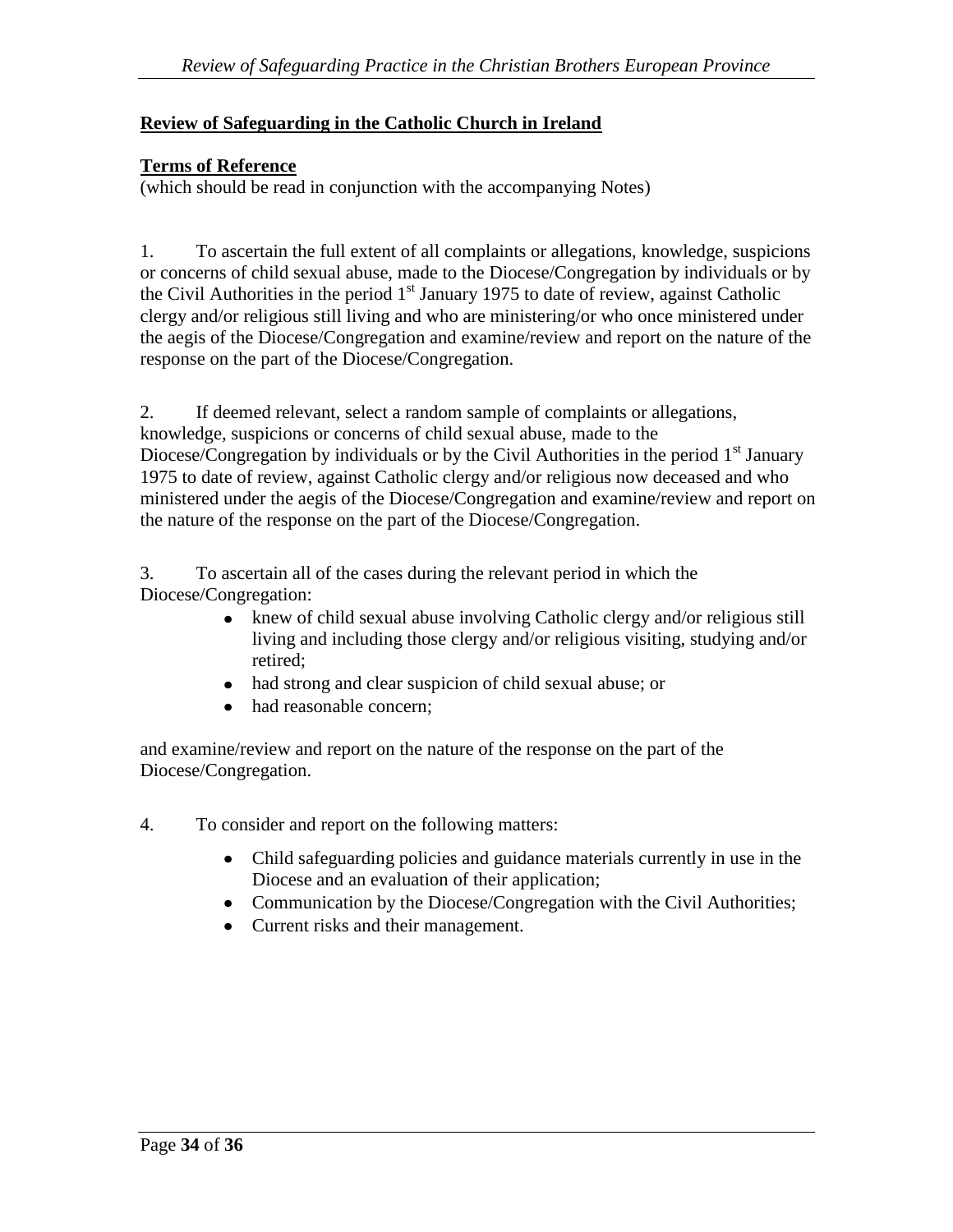## **Accompanying Notes**

## *Note 1* **Definition of Child Sexual Abuse:**

The definition of child sexual abuse is in accordance with the definition adopted by the Ferns Report (and the Commission of Investigation Report into the Catholic ArchDiocese of Dublin). The following is the relevant extract from the Ferns Report: "While definitions of child sexual abuse vary according to context, probably the most useful definition and broadest for the purposes of this Report was that which was adopted by the Law Reform Commission in  $1990<sup>2</sup>$  and later developed in Children First, National Guidelines for the Protection and Welfare of Children (Department of Health and Children, 1999) which state that 'child sexual abuse occurs when a child is used by another person for his or her gratification or sexual arousal or that of others'. Examples of child sexual abuse include the following:

- exposure of the sexual organs or any sexual act intentionally performed in the presence of a child;
- $\bullet$ intentional touching or molesting of the body of a child whether by person or object for the purpose of sexual arousal or gratification;
- masturbation in the presence of the child or the involvement of the child in an act of masturbation;
- sexual intercourse with the child whether oral, vaginal or anal;
- sexual exploitation of a child which includes inciting, encouraging,  $\bullet$ propositioning, requiring or permitting a child to solicit for, or to engage in prostitution or other sexual acts. Sexual exploitation also occurs when a child is involved in exhibition, modelling or posing for the purpose of sexual arousal, gratification or sexual act, including its recording (on film, video tape, or other media) or the manipulation for those purposes of the image by computer or other means. It may also include showing sexually explicit material to children which is often a feature of the 'grooming' process by perpetrators of abuse.

 $\overline{a}$ <sup>2</sup> This definition was originally proposed by the Western Australia Task Force on Child Sexual Abuse, 1987 and is adopted by the Law Reform Commission (1990) *Report on Child Sexual Abuse*, p. 8.